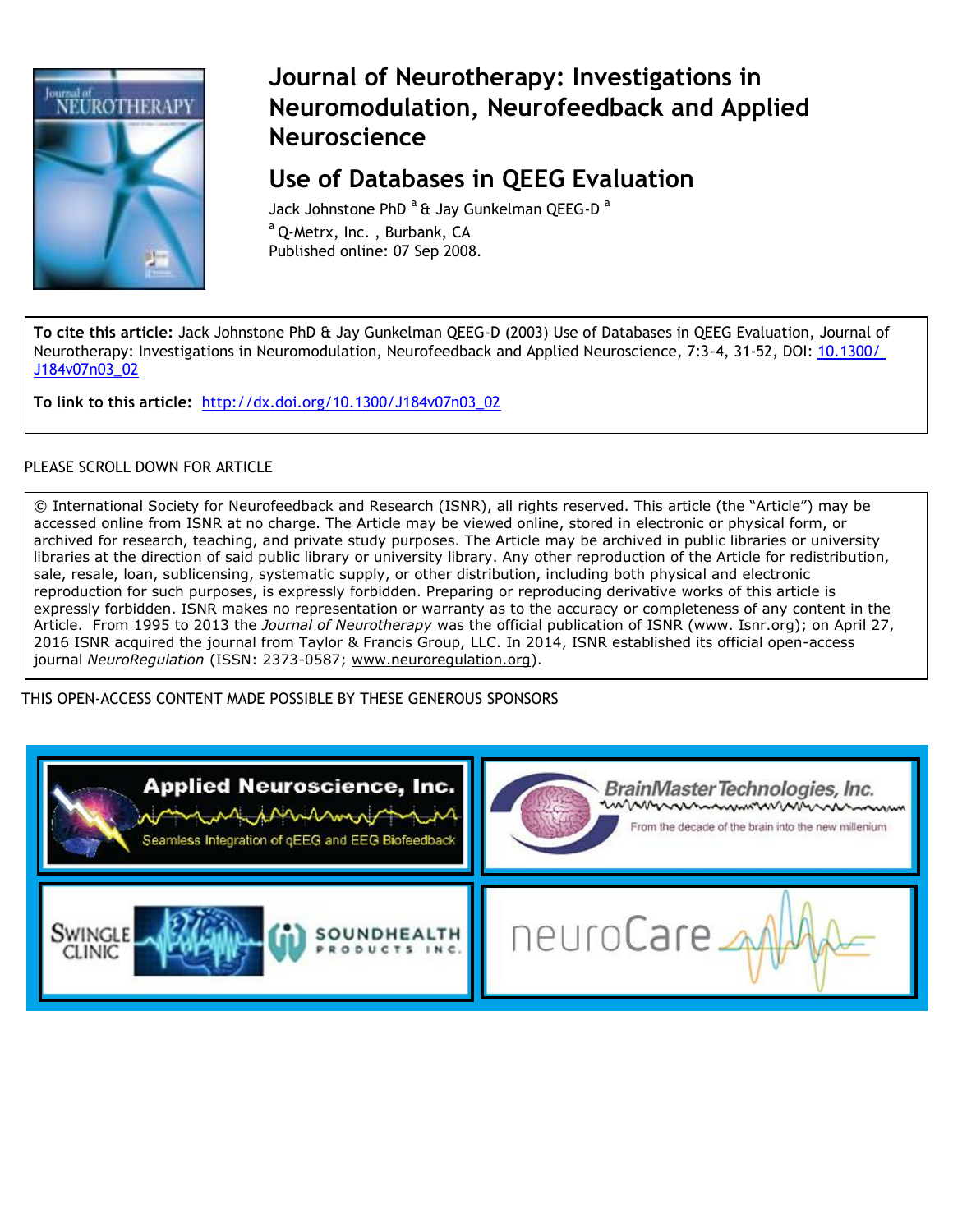# Use of Databases in QEEG Evaluation

Jack Johnstone, PhD Jay Gunkelman, QEEG-D

**SUMMARY.** *Background.* Quantitative electroencephalography (qEEG) analysis incorporating the use of normative or reference database comparison has developed from being primarily a research tool into an increasingly widely used method for clinical neurophysiological evaluation.

*Method*. A survey of several of the most widely used qEEG databases as well as issues surrounding the construction and use of these databases is presented, comparing and contrasting the various features of these databases, followed by a discussion of critical issues in this developing technology.

*Results*. This review considers the concept of normalcy, norming of qEEG features, and validation of clinical findings. Technical issues such as methods for recording and analysis, filter use, broad bands versus single Hz finer frequency resolution, the number of variables relative to the number of cases, and the problem of multiple statistical testing are addressed. The importance of the recording electrode and montage reformatting for normative EEG data is emphasized. The use of multiple references is suggested.

*Discussion*. A brief review of the characteristics of several major da-

Address correspondence to: Jack Johnstone, President, Q-Metrx, Inc., 2701 West Alameda Avenue, Suite 304, Burbank, CA 91505.

[Co-indexing entry note]: "Use of Databases in QEEG Evaluation." Johnstone, Jack, and Jay Gunkelman. Co-published simultaneously in *Journal of Neurotherapy* Vol. 7, No. 3/4, 2003, pp. 31-52; and: *Quantitative Electroencephalographic Analysis (QEEG) Databases for Neurotherapy: Description, Validation, and Application* (ed: Joel F. Lubar)

> Copyright © 2003 ISNR. All rights reserved. 10.1300/J184v07n03\_02

Jack Johnstone is President and CEO, and Jay Gunkelman is Executive Vice President, Q-Metrx, Inc., Burbank, CA.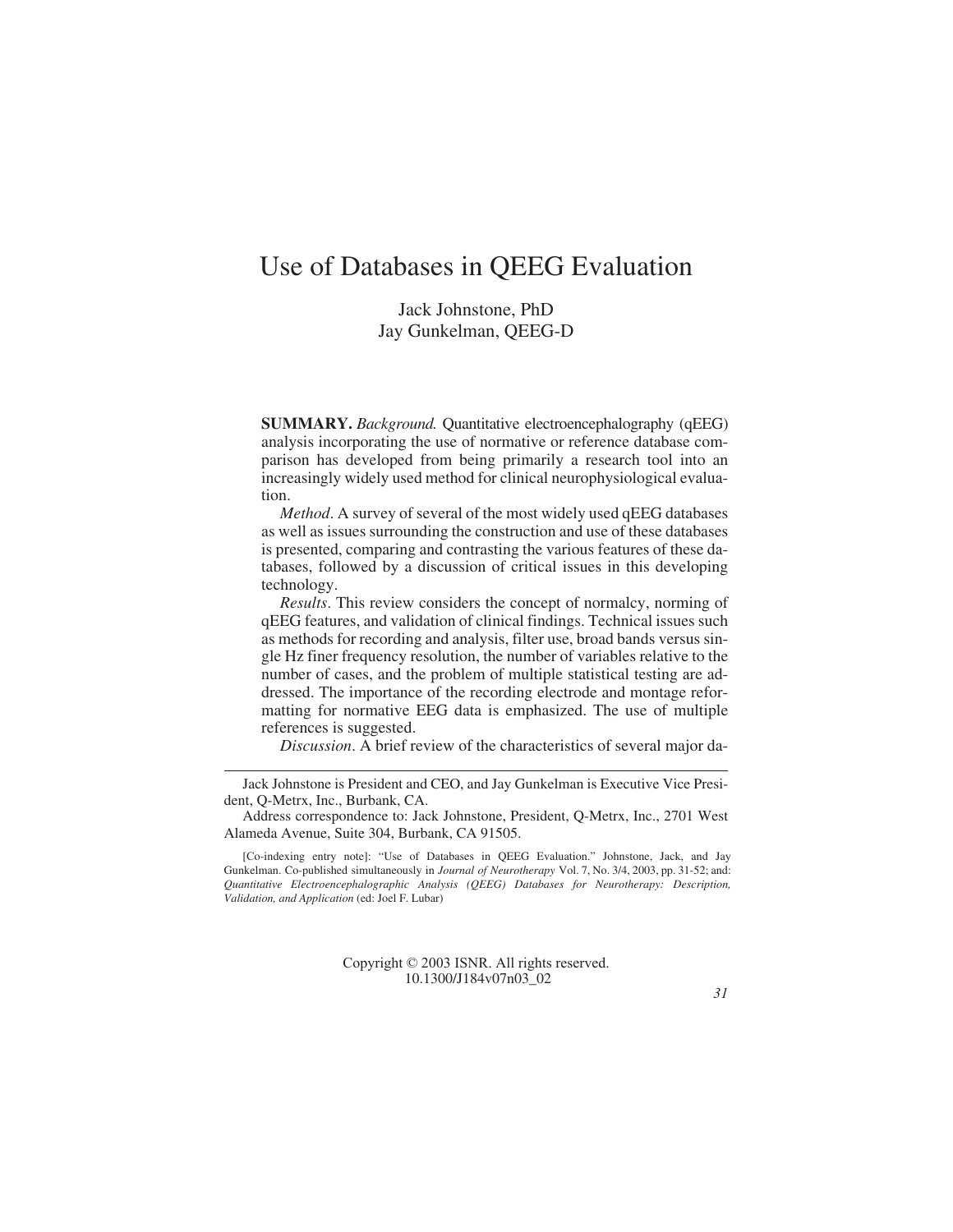tabases is presented. Each has advantages and disadvantages, and newer databases will exploit new technological developments and increasing sophistication in statistical analysis of EEG data. Implementing new measures such as variability over time and extraction of features such as event-related desynchronization (see Pfurtscheller, Maresch, & Schuy, 1985) and gamma synchrony (Rennie, Wright, & Robinson, 2000) are likely to have important clinical impact. Caution is urged in the use of automated classification by discriminant analysis.

**KEYWORDS.** qEEG, databases, normalcy, montage reformatting, Laplacian, discriminant analysis

#### *INTRODUCTION*

Quantitative electroencephalography (qEEG) analysis refers to signal processing and extraction of features from the EEG signal. In typical practice, multichannel EEG is digitized, edited or adjusted to remove extra cerebral artifact, and subjected to spectral analysis using the fast Fourier transform (FFT). Extraction of features such as amount of power at each electrode for each frequency band or coherence among channels as a function of frequency is carried out for an individual and then compared to a "normal" group or another clinically defined group.

The use of a database has become an integral part of qEEG reporting, which usually also includes topographic color-graduated representation of EEG features (Duffy, Burchfiel, & Lombroso, 1979). Another important component of the qEEG study is visual inspection of the raw waveforms by a clinically experienced electroencephalographer (Duffy, Hughes, Miranda, Bernad, & Cook, 1994). Visual inspection of the EEG data is required to identify the possible presence of significant transient events as well as to evaluate transitions evolving over time, and assess the influence of extracerebral artifacts on the record.

There are many issues to be considered in construction and use of a comparison database in the clinical assessment of individuals. This review will be concerned with problems such as the definition of normalcy, how individuals are recruited and screened for inclusion in the database, types of EEG features that are normed, and the use of statistical analysis of EEG data. It is important to consider the specific reason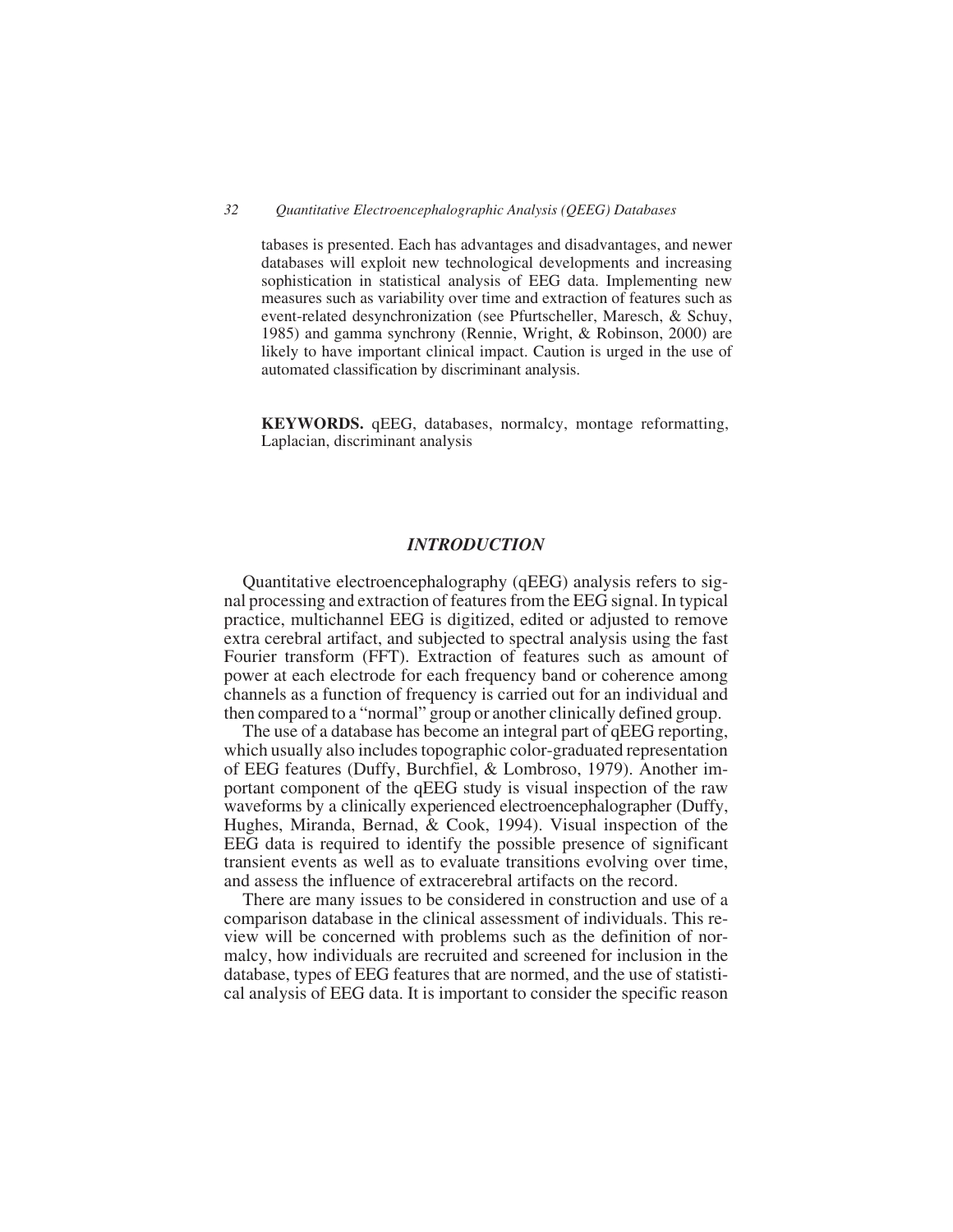for use of database comparisons. Frequency tuning in neurofeedback applications may require analysis and display of single Hz information, while other applications (medical, legal, pharmacologic) may have different requirements. A comprehensive database should allow for a number of applications. Several databases currently in use will be examined with respect to these issues.

#### *NORMALCY*

The definition of a database as a representation of the range of "normal" within a population raises the issue of what is meant by normal. A database could be comprised of many individuals in a population who are not rigorously screened for neuropsychiatric disorders, space occupying lesions, or aberrant neurophysiological functioning. If the population is very large, a simple statistical definition could be applied with those individuals falling close to the mean of a particular variable considered as normal and those with deviant scores considered abnormal. That is, the normal group falls within the bell shape of the normal curve and the abnormal group at the tails. Of course the problem here is that an individual may fall close to the mean for one variable but not other variables. A "pure" normal would be close to the mean for *all* variables. It is important to keep in mind that deviations from a database represent differences from average, not from optimal.

This is different from a clinically normal database where individuals are carefully screened for relevant abnormalities using other clinical tools such as psychometric assessment or MRI. In common clinical practice clinical and statistical deviation are often combined with limited screening (e.g., questionnaires) and statistical significance assessed conservatively (e.g., greater than three standard deviations from the mean). Further, there are technical concerns about calling a database representative of the normal population. To truly represent a particular population, stratified sampling must be employed. The database should represent the mix of ages, gender, ethnicity, socioeconomic status and other demographic factors present in the overall population. Most databases in current use in qEEG do not meet criteria for this level of norming, and are more appropriately considered reference rather than normative databases. Using a rigorously screened population, deviations represent the difference from well functioning as compared to average.

The method of recruitment of putatively normal individuals also should be considered. Often laboratory or office personnel are desig-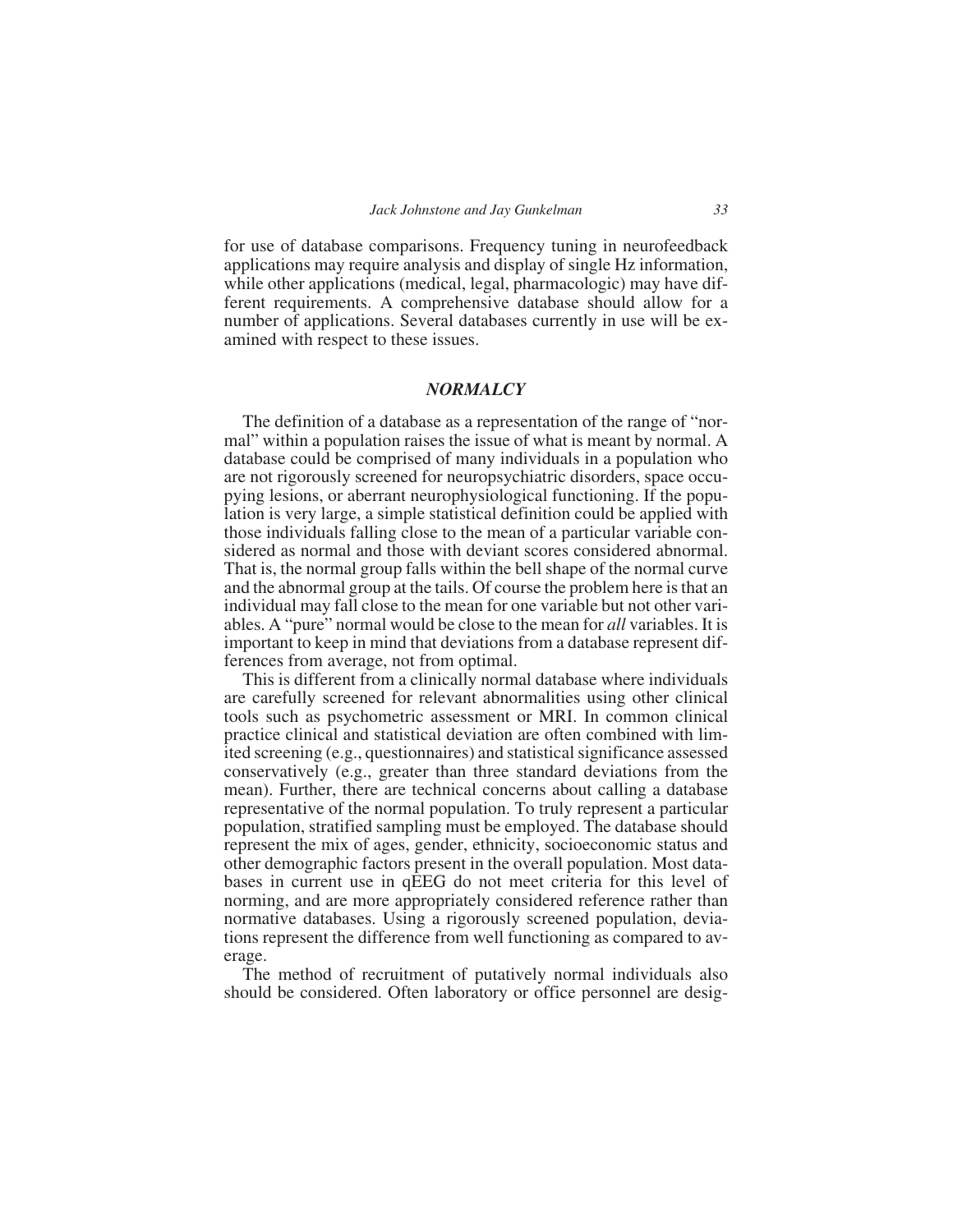nated as normal because of good work skills and are used to populate the database. We have seen repeated occurrences of abnormal test results from office personnel who with sufficient questioning admit to occasional migraine headache or use of over the counter medications, etc. This points to the danger of poor screening procedures resulting in admitting individuals into a normal group who have significant clinical problems. When advertisements are used and paid volunteers are recruited, care must be exercised not to entice individuals to participate and falsify information because of the financial reward. We have advertised for boys to participate in a brain wave study and had parents bring in children that they suspected as having neurological or psychiatric problems for the hidden purpose of obtaining a free evaluation.

With respect to the extent of screening required to construct a proper database of normal individuals, certain practical constraints are relevant. It would be desirable to have full MRI, PET, fMRI, complete neuropsychological evaluation, genetic analysis, blood and urine testing, etc., but this may be prohibitively time consuming and costly. We argue that some form of screening is useful beyond simple self-report measures, which are well known to be unreliable. In addition to questionnaire information, objective assessment of general health, social and intellectual functioning is critical.

Special concerns apply to pediatric databases where dramatic developmental changes occur over relatively short time intervals. It is inappropriate to compare a four-year-old patient to norms derived from six-year-olds. The same two-year difference would be trivial in adults. It is possible to compute developmental equations over a relatively wide age range in childhood that reflects normal changes in development (Ahn et al., 1980). Departure from the normal trajectory of development of particular qEEG features could be considered a potentially clinically relevant finding. The size of the population required for computation of a stable set of developmental equations depends on the number of qEEG variables being studied. The larger the *cases to variables ratio*, the more stable and reliable the assessment. The number of subjects needed in a given database is larger as more measures are normed in order to account for use of multiple statistical tests.

# *NORMING EEG FEATURES*

Evaluation of the pattern of deviations compared to a reference database is typically an integral part of qEEG evaluation. Most often a set of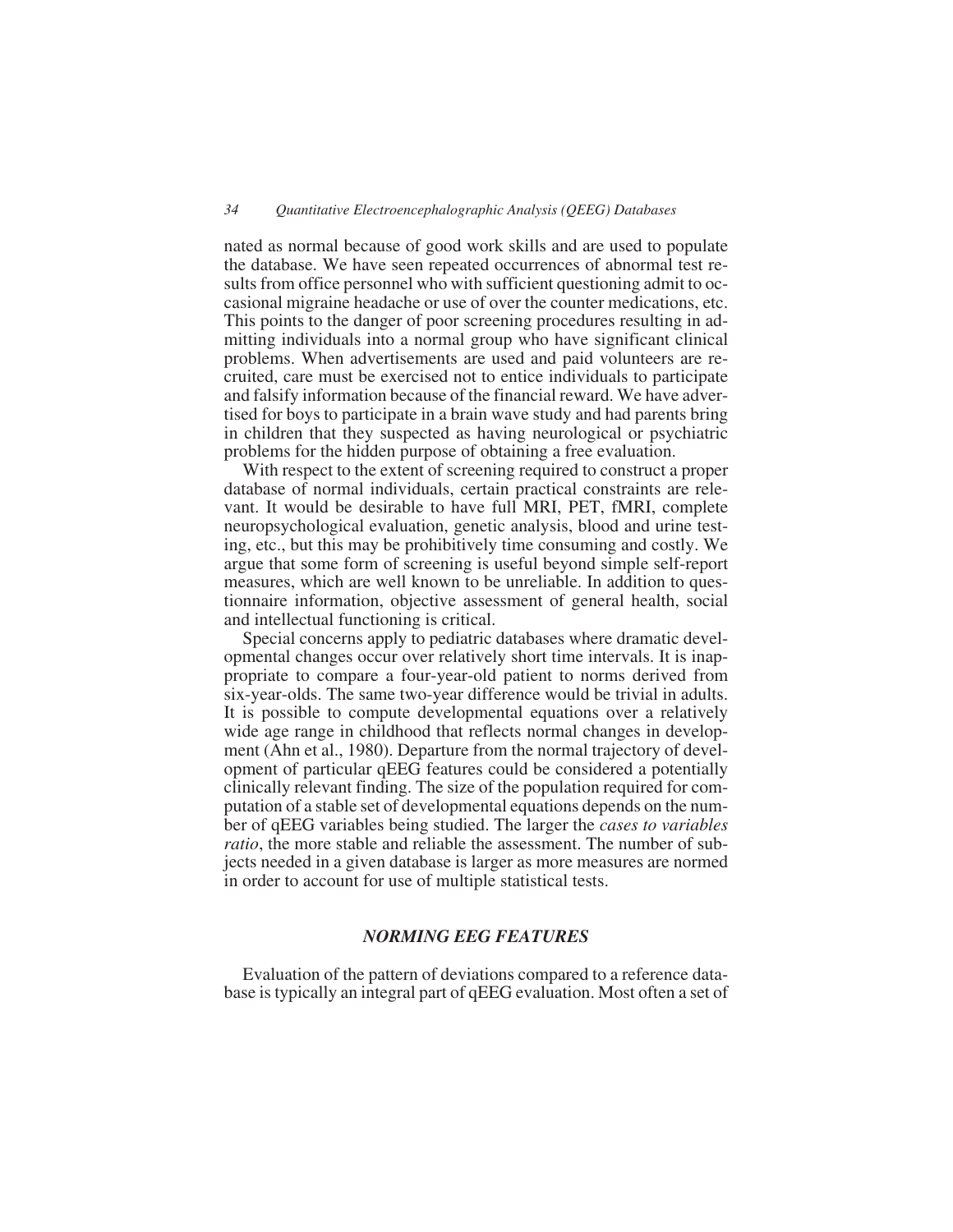parametric univariate Z-scores is computed as a way of detecting and characterizing potential abnormalities. The use of parametric statistics assumes a normal (gaussian) distribution of the variable(s) in question. Data transformation (log, square root, etc.) may be useful in meeting assumptions of parametric statistics. In addition, further exploration of other statistical methods (e.g., nonparametric) may be useful for application to the special requirements of EEG data.

It is not strictly the number of deviations, rather the *pattern* of deviations that is most relevant. Most database analyses do not allow for quantitative multivariate assessment of such patterns, and the overall pattern of significance must be reviewed by an individual with relevant experience in EEG, and both clinical and statistical evaluation. John et al. (1983) describe the use of the Mahalanobis distance statistic to capture patterns of regional deviation, for example, deviations involving the entire the left lateral or anterior brain regions.

Spectral power is an often used measure in qEEG studies. The amount of power for each frequency or frequency band for a given electrode is computed and compared to the database mean value. The results are usually represented as Z-scores, which is the difference between the mean score of a population and the patient's individual score divided by the standard deviation of the population.

There is a clear trend in the field toward more recording electrodes. Many recording systems now offer 32 to 40 channels. Further, using faster sampling rates, wider band passes (e.g., increasing the frequency setting of the high frequency filter), and higher resolution analog to digital conversion (A/D) allows for a more complete evaluation of the EEG signal over a wider range of frequencies. It is expected that new databases will provide norms past the 40 Hz range. The number of Z-scores increases as the number of electrodes, frequency bands, and recording conditions increases. The use of a large number of variables without corresponding increases in the sample size of the normal population increases the likelihood of deviation occurring by chance, unrelated to true neurophysiological abnormality. The number of false positive findings can be limited by requiring replication of patterns of deviation on independent samples of individual patient data.

Most databases available for clinical use contain the mean values of particular EEG features and the standard deviation of the feature across the normal population (see John, Prichep, & Easton, 1987). Certain databases provide not only spectral power (or magnitude, the square root of power) but other derived measures such as relative power. Relative power represents the percentage of power in any bands compared with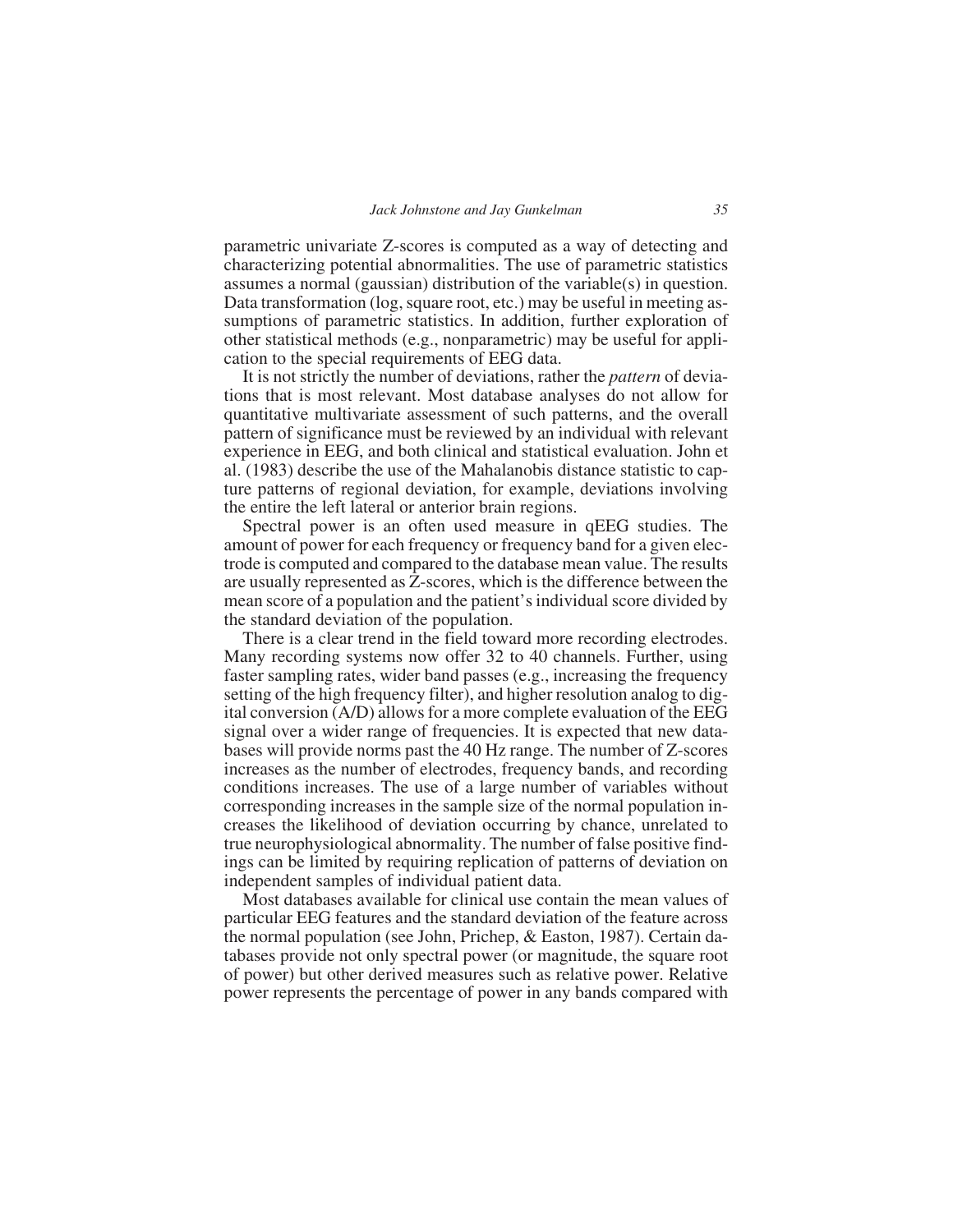the total power in the patient's EEG (e.g., relative theta is the percentage of theta of the combined sum of delta, theta, alpha, and beta). Other derived measures that have been normed include hemispheric asymmetry for power: comparing homologous electrode sites over the two hemispheres, as well as anterior/posterior power gradients. It should be recognized that these measures are not statistically independent, and significant deviations on more than one feature may be representing the same neurophysiological process.

Derived EEG features also include correlation or similarity measures such as coherence or the cross-spectrum, sometimes referred to as the comodulation (Sterman & Kaiser, 2001). These measures index the similarity of activity between two recordings. When two electrodes are placed closely together on the scalp they pick up a large amount of common signal and recordings are highly correlated. Database comparisons are useful in showing when the signals are too correlated or not correlated enough as a function of the distance between the recording electrodes.

Phase measures the time delay between activities at two sites. The phase measures have also been normed. It is clear that phase is an important measure in understanding propagation of neuronal activity. Progressive phase delays are measurable as a volley travels from a source to a destination. In addition, 180 degree differences in phase denote polarity inversion and suggest the location of underlying generators. Using polarity inversion to model the source of brain macropotentials is useful in localizing activity and is commonly used in electroencephalography (Niedermeyer & Lopes da Silva, 1999). However, the meaning and utility of measures of average phase over time is not as clear.

Nearly all databases utilize features extracted in the frequency domain. Phase is a measure of timing derived from frequency domain analysis. It is also possible to norm measures directly in the time domain. The sequence and timing of neuronal activities following sensory stimulation can be measured very precisely and the timing and sequence of these events can be normed. Time domain analysis usually is carried out on the average response to the presentation of many sensory stimuli, the so-called averaged evoked potential (EP) or event-related potential (ERP; see Misulis & Fakhoury, 2001). Time domain techniques are very powerful in minimizing extra cerebral artifact not specifically linked to the presentation of the sensory stimuli. The ERP method is therefore a good candidate for recording under conditions of increased artifact, such as performance of complex psychomotor tasks.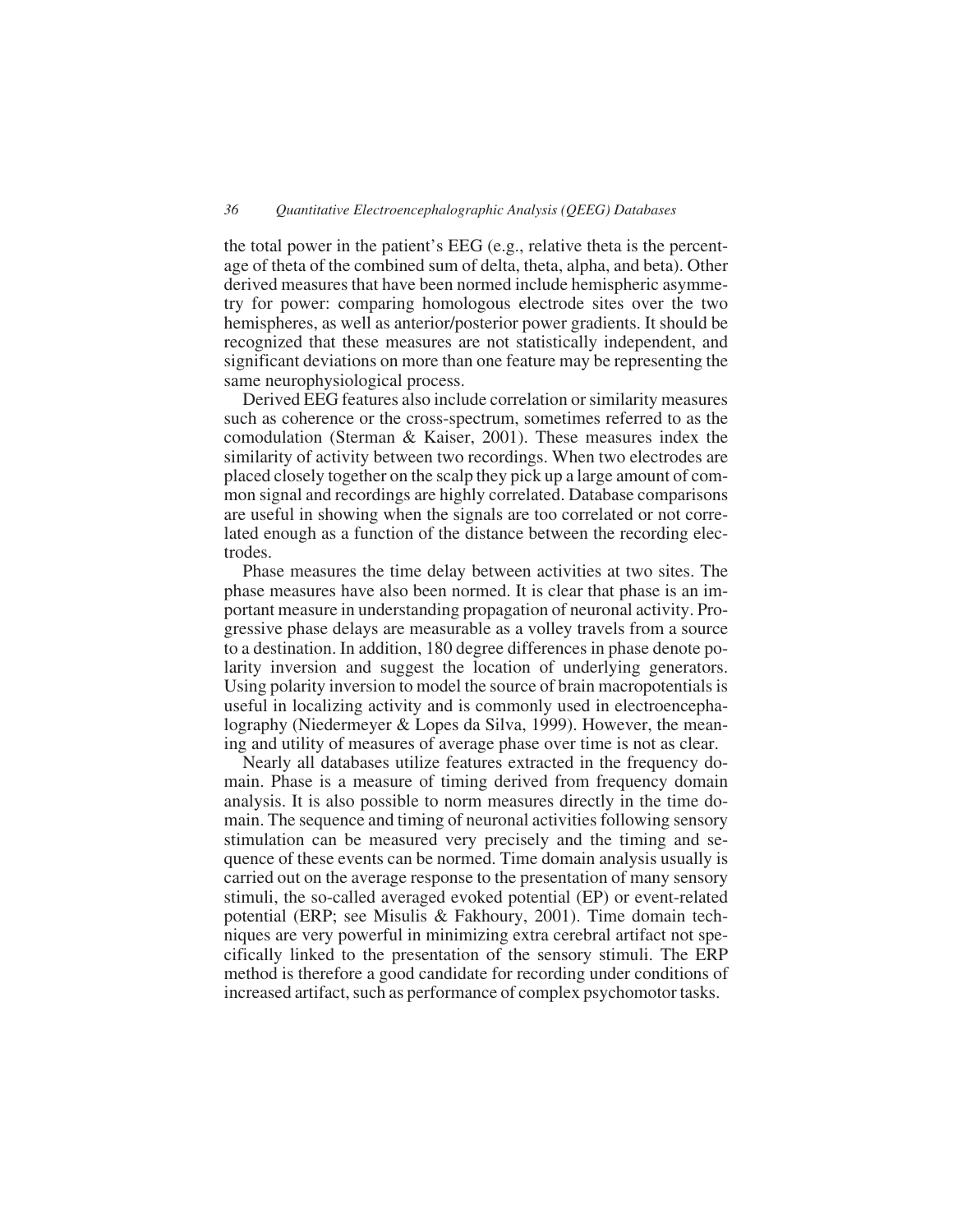The P300 is a well-characterized component of the ERP (for example, see Donchin, 1987). The usual procedure involves presentation of many standard stimuli, intermixed with occasional target stimuli. The stimuli are most often auditory tones or clicks but the procedure works generally independent of the sensory modality. The recognition of targets embedded in a series of standard stimuli is accompanied by a positive-wave recorded from the scalp at about 300 milliseconds following the stimulus, called the P300. The size and timing of the P300 component of the ERP is sensitive to the detectability of the stimulus, the speed of presentation, and a host of patient alerting, attentional and memory processes. We advocate the use of the P300 as a sort of treadmill test. The ability of a patient to detect and respond to increasingly difficult stimuli will be reflected in the timing (latency) and size (amplitude) of the P300. It is possible to determine at what point the P300 changes in character for a given individual responding to the increasing challenge of the P300 task. Norming this type of feature should provide a more robust measure of brain activity under stress because of the suppression of artifact by signal averaging. This procedure appears more amenable to routine clinical evaluation than presentation of complex tasks such as reading or math where frequency domain analysis is often so severely contaminated by muscle, eye motion, and other movement artifact that data are unable to be interpreted.

A problem with most of the currently available databases is the sole reliance on the linked ear reference. Often this reference is not only active but asymmetric. Problems using a single linked ear reference point for all analyses can be reduced by use of multiple references and by montage reformatting, as described below.

# *MONTAGE REFORMATTING*

To record an EEG a multichannel recording amplifier is used. Each channel has a differential preamplifier, which has three electrical contacts: a ground contact, typically via a system or chassis ground which has a ground electrode contact on the patient; the two other contacts go directly into the differential preamplifier (Tyner & Knott, 1983). The preamplifier amplifies the voltage (E) difference between two electrodes placed in the two inputs, which are designated as grid one (G1) and grid two (G2) in electronic terms. This may be expressed as the following equation: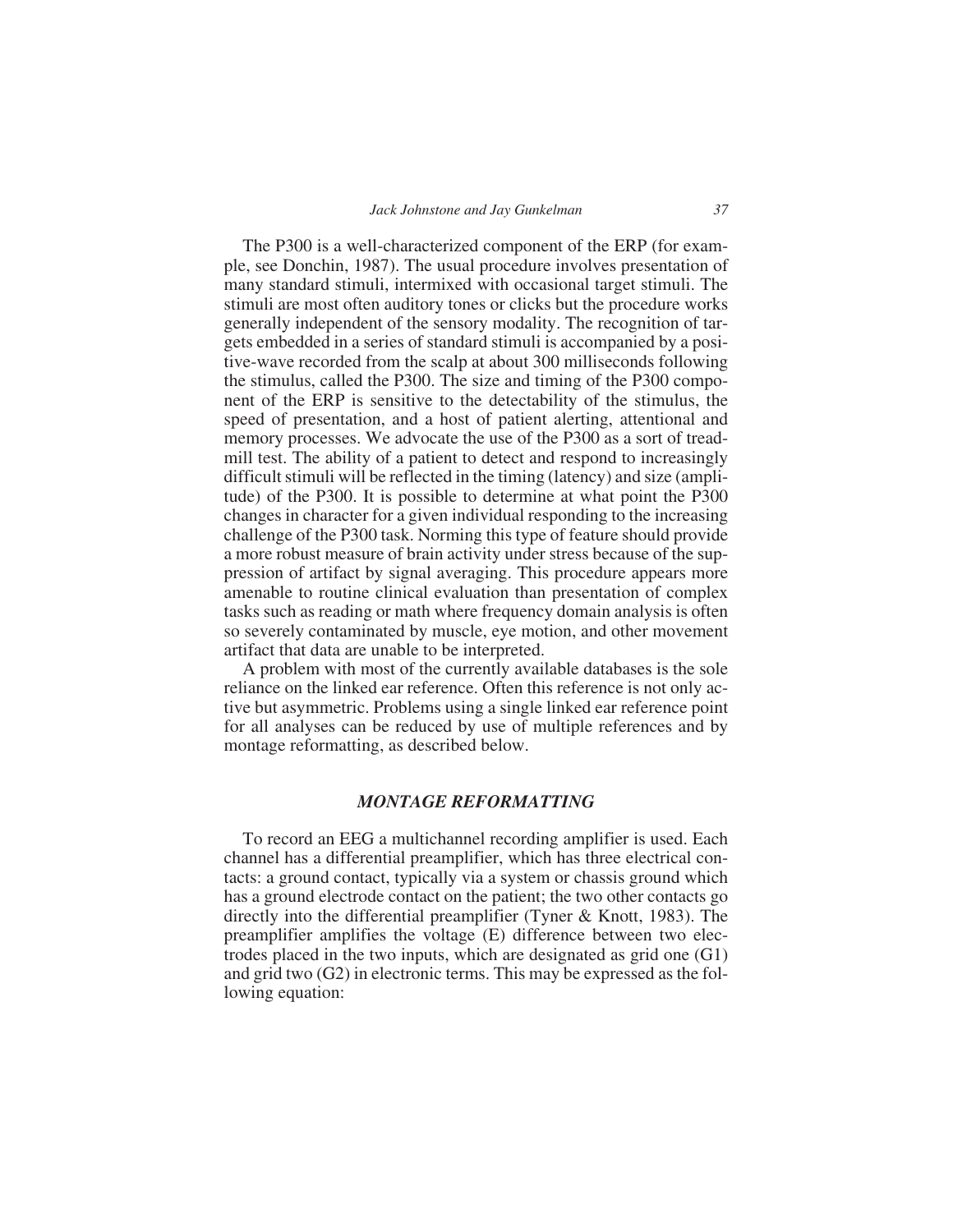EEG equals grid 1 voltage minus grid 2 voltage

# $EEG = G1(E) - G2(E)$

These two inputs give the EEG preamplifier the differential voltage, which fluctuates, or oscillates, over time creating the EEG waveform. This is simply showing the first grid's input electrode activity with respect to the grid two electrode activity. These combinations of inputs, summed to show the whole set of electrodes being monitored, is called the montage (French for mountings). A montage is selected to most clearly demonstrate the EEG pattern being monitored. One example is the controversial "14 and 6 positive spikes," which are *visualized* in ear reference montages more clearly than with sequential montages, though focal spike discharges are more easily *localized* with the sequential montages or with Laplacian/Hjorth techniques (Scherg, Ille, Bornfleth, & Berg, 2002).

Many will refer to the active electrode (grid 1) and the reference electrode (grid 2). Commonly used references include the ear references (linked ear, ipsilateral and contralateral ear), the Cz or vertex reference, and the sequential references (commonly termed bipolar). A more modern reference is based on Laplacian mathematics; it is variously called the Hjorth reference, local average, reference free, and virtual reference. Other computerized references include the common average or global average and the weighted average reference (Scherg et al., 2002).

Some montages need to have special electrodes applied, though these montages are not the subject of this paper. These include some obscure placements such as the tip of nose, the mastoid process, as well as the more obscure sternum-spinal reference (which cancels the EKG), or the more invasive references used in epilepsy research (e.g., the naso-pharyngeal or sphenoid leads) as well as direct cortical measurement (see Niedermeyer & Lopes da Silva, 1999).

Though it might seem comforting to be told which montage is the "right one" or the "best" montage, this is a more complex issue. The montages all have significant strengths and weaknesses, with the benefit being the ability to customize the montage to fit the finding that needs to be displayed. The weakness of this flexibility is in missing or inadvertently trivializing a phenomenon, or even creating a false image in the EEG if the reference selected is not a relatively neutral area electrically. An example is when strong temporal alpha contaminates the mastoid due to the lateral spread of the EEG through the skull. Thus, the ear references when contaminated create false alpha, displaced to areas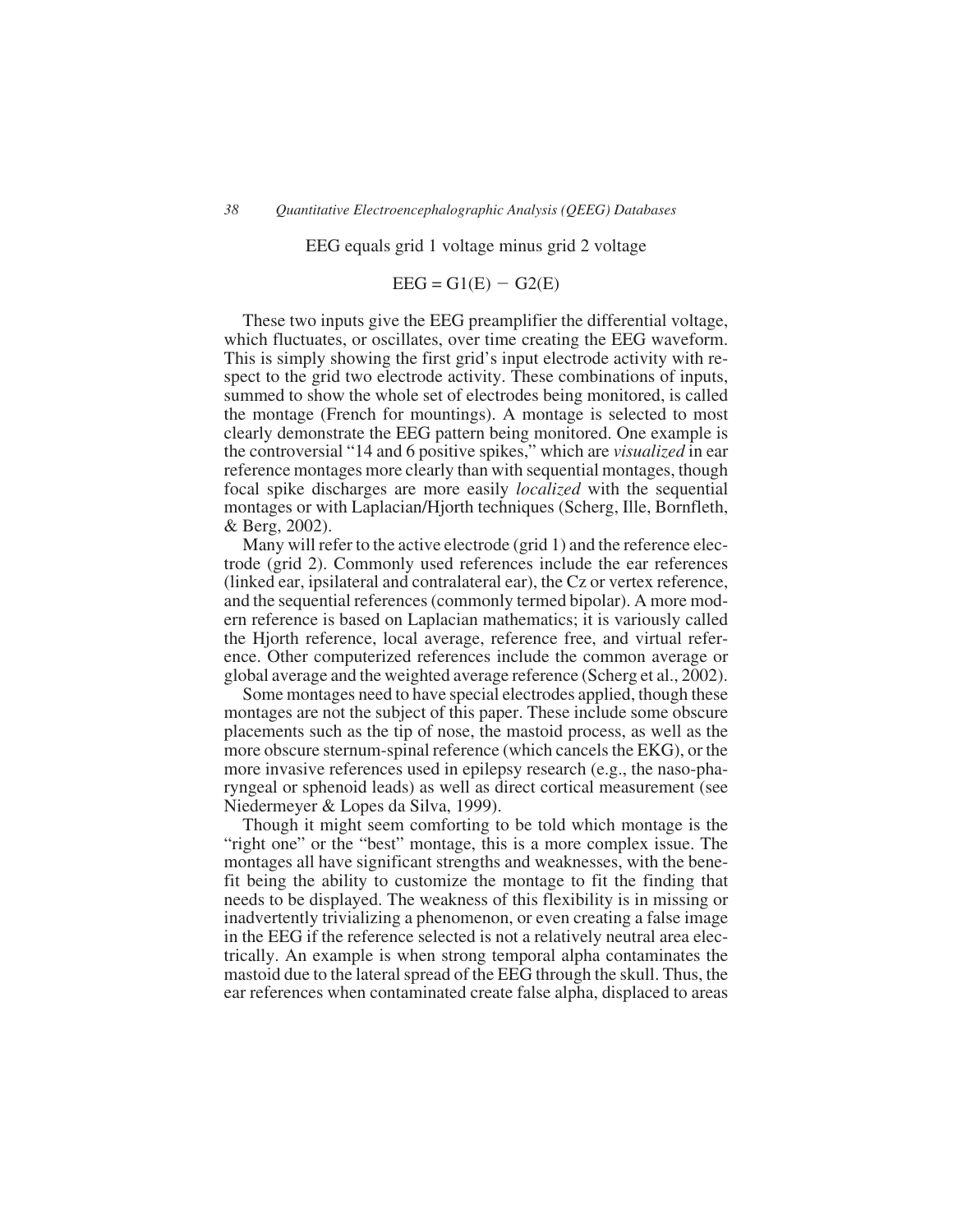without alpha by the differential amplification system, which is blind as to the source of an oscillation, whether grid 1 or the reference at grid 2, the EEG output is an oscillation (see Gunkelman, 2000).

The selection of the montage needs to be based on the EEG but using a *variety* of montages is a part of the minimum guidelines for EEG, a guideline to which insurance companies can audit you for compliance. It is a commonly adopted guideline developed by the American Society of Electroneurodiagnostic Technologists. Their guidelines may be found on their web site (www.aset.org). This document also specifies 20 to 30 minutes of total recording time to meet these guidelines.

This practice of switching perspectives avoids the reader being fooled by a false localization when a reference is contaminated with voltages as described above. The montage is like a perspective, it is used to present information from a particular point of view.

Each montage has strengths as well as weaknesses, including the problem of the neutrality of the reference. A single ear reference will avoid any problem associated with the other ear's contamination though it does not cancel the EKG as well as the linked ear reference, as well as creating an apparent asymmetry due to the systematically different inter-electrode distances between the two hemispheres.

The Cz reference will give good resolution for the temporal areas but not the central area. The Cz montage is also a poor choice where there is drowsiness, with the associated vertex sharp waves and spindles which are seen maximally along the midline anteriorly and at the vertex which will contaminate the vertex electrode.

The sequential placements, whether anterior-posterior or transverse, all have good localization of cortical events through phase reversal, but the raw wave morphologies are distorted by the phase cancellations as well.

The linked ear montage is subject to temporal lobe activity being seen on the reference, likely via volumetric conduction from the temporal activity and the influences of lateral diffusion of activity seen with the skull. The activity seen at T5 and T6 are most likely to be seen in the electrodes on the ears but activity at T3 and T4 may be influential as well.

The Laplacian technique or local average (or the Hjorth) is quite good at showing localized findings. The Laplacian montages are effective in elimination of the cardioballistic artifacts. The Hjorth derivation will also make the focal nature of the electrode artifacts seen easily. This is often not used for display due to the unforgiving nature of the display. There is a minor distortion at the edge electrodes, commonly a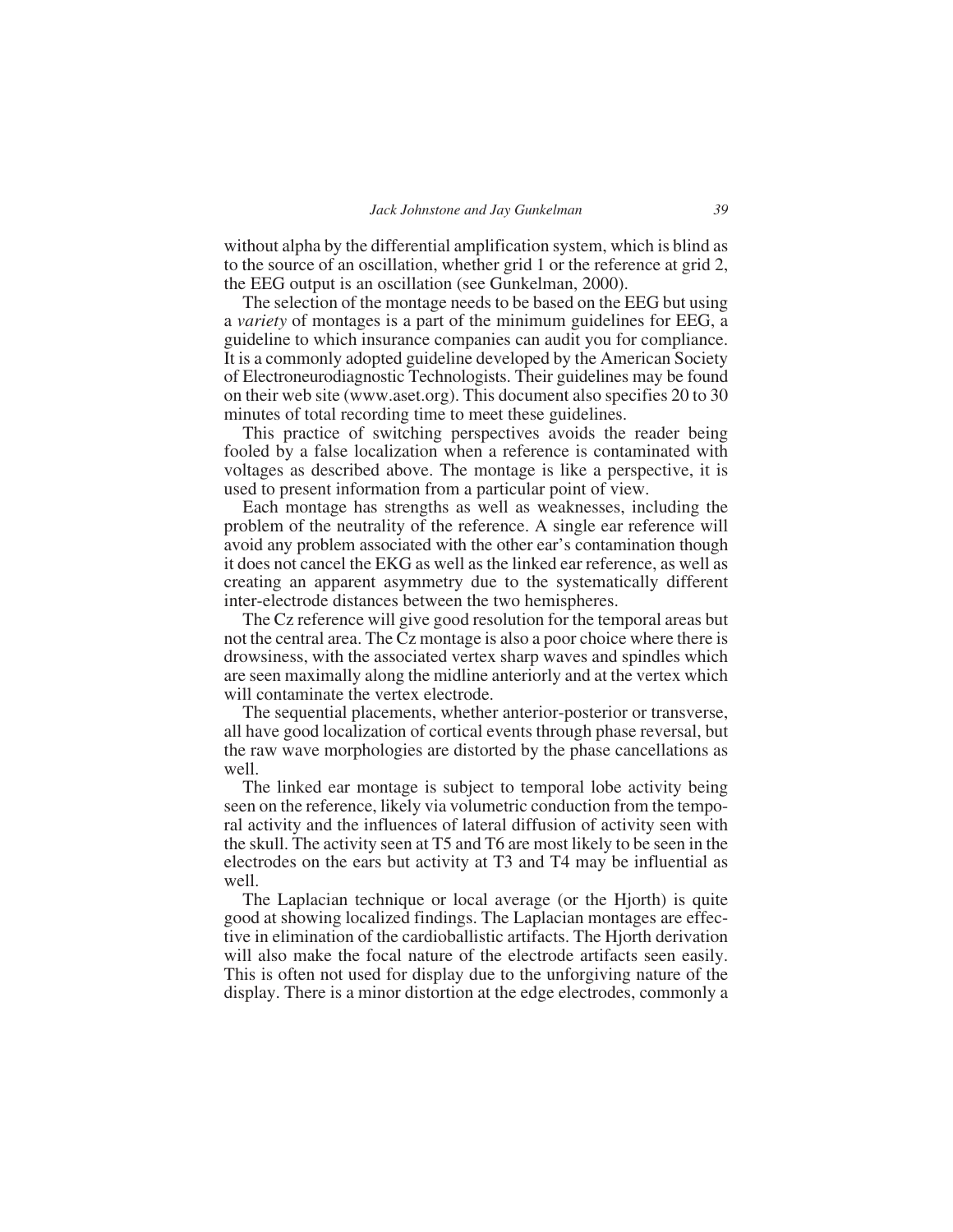small percentage error, though not a real problem for clinical utility. More problematic is the poor display of generalized or regional EEG findings, with false localization to the perimeter or edge of the finding (Scherg et al., 2002).

The global average is also a Laplacian technique, with the average of all electrodes used as the reference. This technique also has distortions when displaying generalized changes, especially generalized paroxysmal activity. This global reference may be done with a spatial weighting factor, which tunes the filter spatially to be more or less sensitive to focal findings. This weighted average reference is very popular when using dense arrays in topographic mapping.

One of the major factors in selecting montages is that the database selected has to have the same montage for the norms and to have any relevance to the data. Comparisons must be carried out with the same montage. This does not preclude reviewing the raw EEG data with these various montages, as well as creating topographic maps of these various montages to display the EEG, though it is mandatory that the proper montage be compared to the database.

The proper selection of montages will allow the reader to get a good view of the EEG phenomenon and its distribution across the cortex. Understanding of the topographic distribution of brain function is required to understand what the neuropsychological impacts of the EEG changes might be.

### *VALIDATION*

In order to yield valid representations of neurophysiological abnormality by statistical deviation, the influence of artifact must be taken into account. Artifact can be generated by a variety of extra cerebral sources commonly including muscle, cardio-ballistic propagation, eye motion, sweat (GSR), and movement (see Hammond & Gunkelman, 2001). Since these artifacts occur to some extent in virtually all EEG recordings it is useful to specifically record and characterize the extent of artifacts. Concurrent recording of EMG, eye movement, and EKG are commonly used in EEG evaluation. High correlation between scalp recorded data and data from artifact channels increases the likelihood that the EEG is contaminated by artifact. The effects of correlated artifactual data can be reduced by statistically removing the signal using partial correlation. Although this is not commonly done, there is no substitute for making every attempt to minimize artifact at the time of the record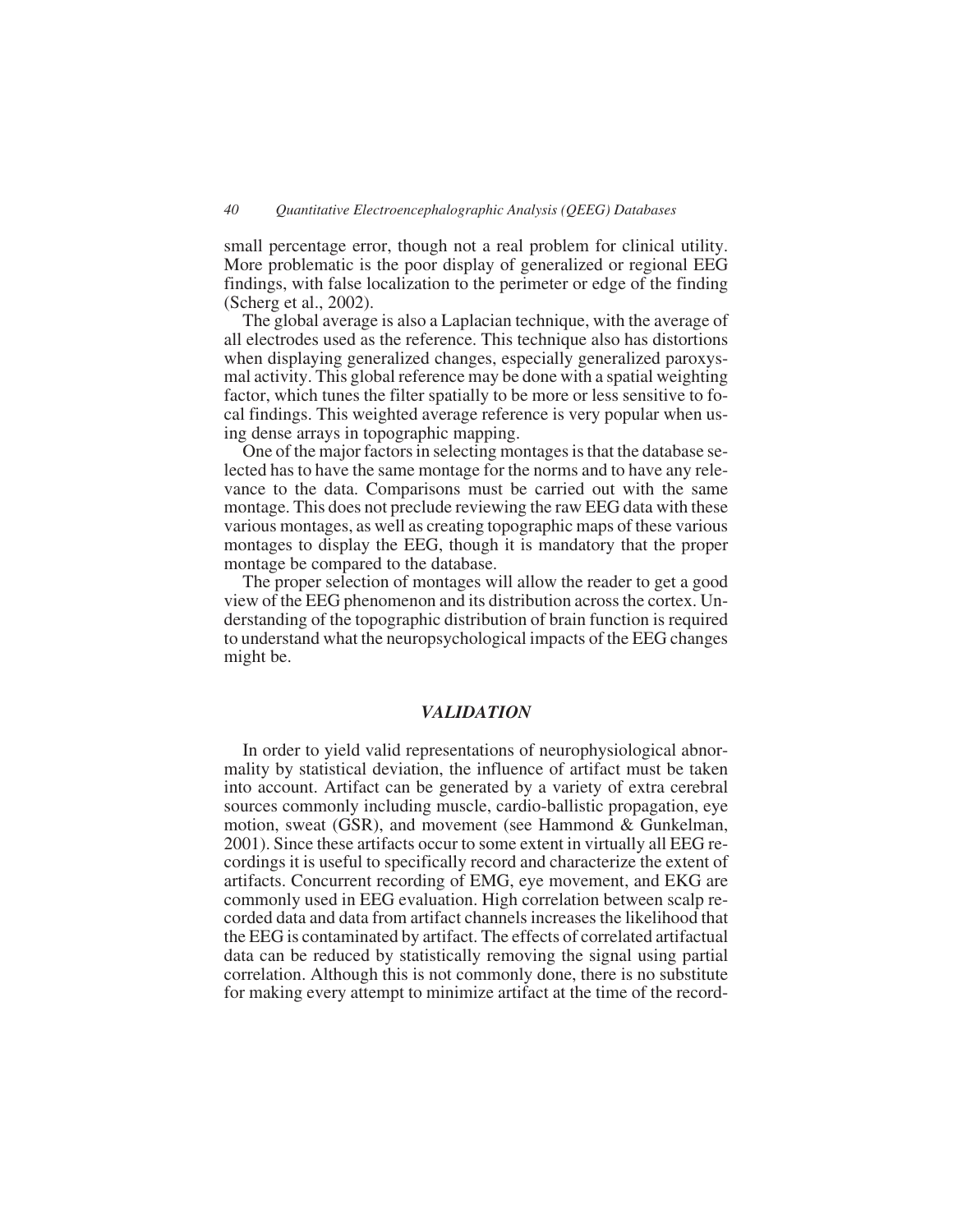ing. It should be emphasized that at this time there are no validated procedures for automatic rejection of EEG artifact.

Another important influence on the EEG involves the effects of psychoactive medication. Normative databases do not include individuals taking medication whereas many if not most patients are taking medication, and often multiple medications, and in fact may not even report the use of over the counter medication or street drugs. Effects of medications are known to substantially alter the EEG frequency content, often causing large increases in slow or fast activity. The only methods useful in limiting these effects are (a) have a referring physician withdraw the medications prior to the test, which is generally not practical; or (b) take known effects of medications into account in the interpretation. It is clear that it is desirable to also verify medication status with drug screening for individuals included in a normal database.

A related issue involves non-medication supplements, or agents such as used in hormone replacement therapy. Since these agents replace normally occurring hormones it may not be necessary to consider them in the same way as pharmaceuticals in general. However, many replacements are synthetic and may not cause the same effects as naturally occurring hormones. Many vitamins, particularly b-vitamins, and nutriceuticals also have direct effects on the EEG.

Another difficult issue is the influence of patient drowsiness. Decreases in patient arousal and increased drowsiness can be expected routinely in EEG recording. These effects may be very subtle, and in fact may be the essence of the patient presentation and complaint. The individual recording the EEG should be aware of the common effects of mild drowsiness, namely a decrease in posterior alpha activity and increased slow activity, usually over the frontal midline. Attempts should be made to monitor for the effects of drowsiness and alert the patient as necessary at the time of the recording. Sophisticated and cost-effective monitors of the effects of drowsiness and loss of conscious awareness are now available and may be used concurrently to assure that the patient is alert, or if not, quantify the level of patient awareness (see Sigl & Chamoun, 1994; Johnstone, 2002).

A number of methods for deletion of artifact are available but automated methods are not generally used in clinical practice at this time. Typically, segments of EEG containing significant artifact are simply deleted from analysis based on visual inspection by a trained technician or clinical specialist.

In addition to validating the quality of EEG data, another type of clinical validation involves assuring that appropriate deviations occur with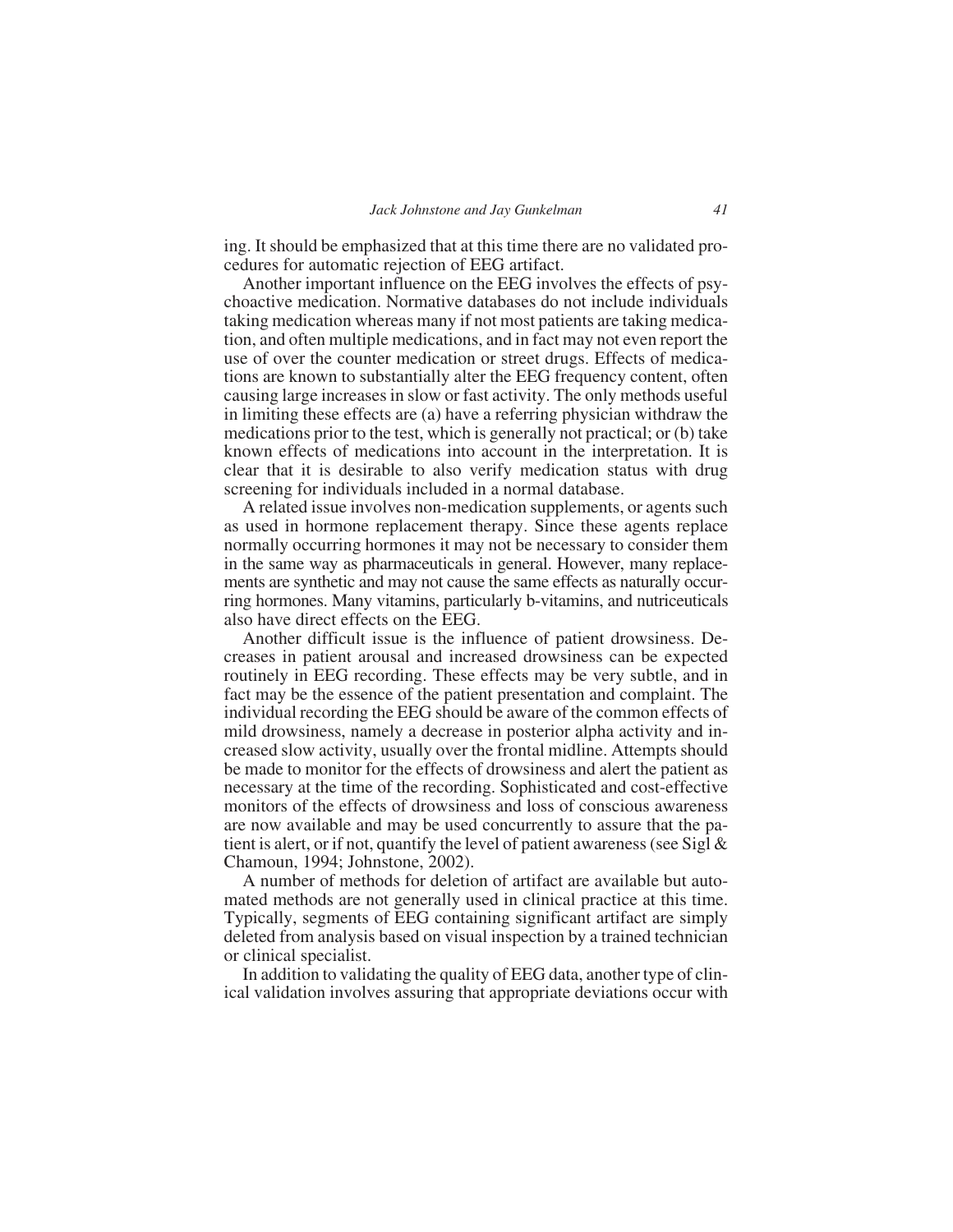cases of known pathology, such as amplitude suppression of focal slowing post-stroke or diffuse excessive slow activity in advanced dementia.

# *DATABASES IN PRACTICE*

Several databases are commercially available for clinical use. Several widely used databases have been reviewed and compared by Lorensen and Dickson (2001). Following is a brief review of several currently available databases and a description of a new multifactorial, comprehensive database currently under construction.

#### *Neurometrics*

The first database developed for the purpose of general neurophysiological evaluation was constructed by John, Prichep and Easton (1987). The term "neurometrics" was first used by this group to describe an analogy to psychometric assessment, commonly used in clinical psychology (John et al., 1977). Neurometrics refers to the comparison of individual EEG features with a reference database and is used in much the same way as IQ testing. A standardized test is constructed using a large population of individuals and the relative standing of the test results for a given individual within that overall population is assessed. John et al. (1987) stressed the need for standardization of recruitment, recording, and analysis procedures.

The Neurometric database is based on a specific set of EEG features: absolute power, relative power, coherence, mean frequency within band, and symmetry (left-right and front-back) extracted from approximately two minutes of data selected for being minimally contaminated by artifact. Only recordings made with eyes closed at rest were analyzed and normed. The EEG frequency range analyzed extends from .5 to 25 Hz. Extracted features were transformed to assure a gaussian (normal) distribution. Two thousand and eighty-four (2,084) variables are computed for each member of the database. The correlation of EEG features with age was noted and best fit age regression equations were developed to account for age effects. Univariate and multivariate Z-scores were computed for the purpose of characterizing an individual's deviations from the mean of the population. This database includes measures from some 782 normal individuals. Of this total 356 cases were between the ages of 6 to 16 and 426 cases were between the ages 16 to 90. Over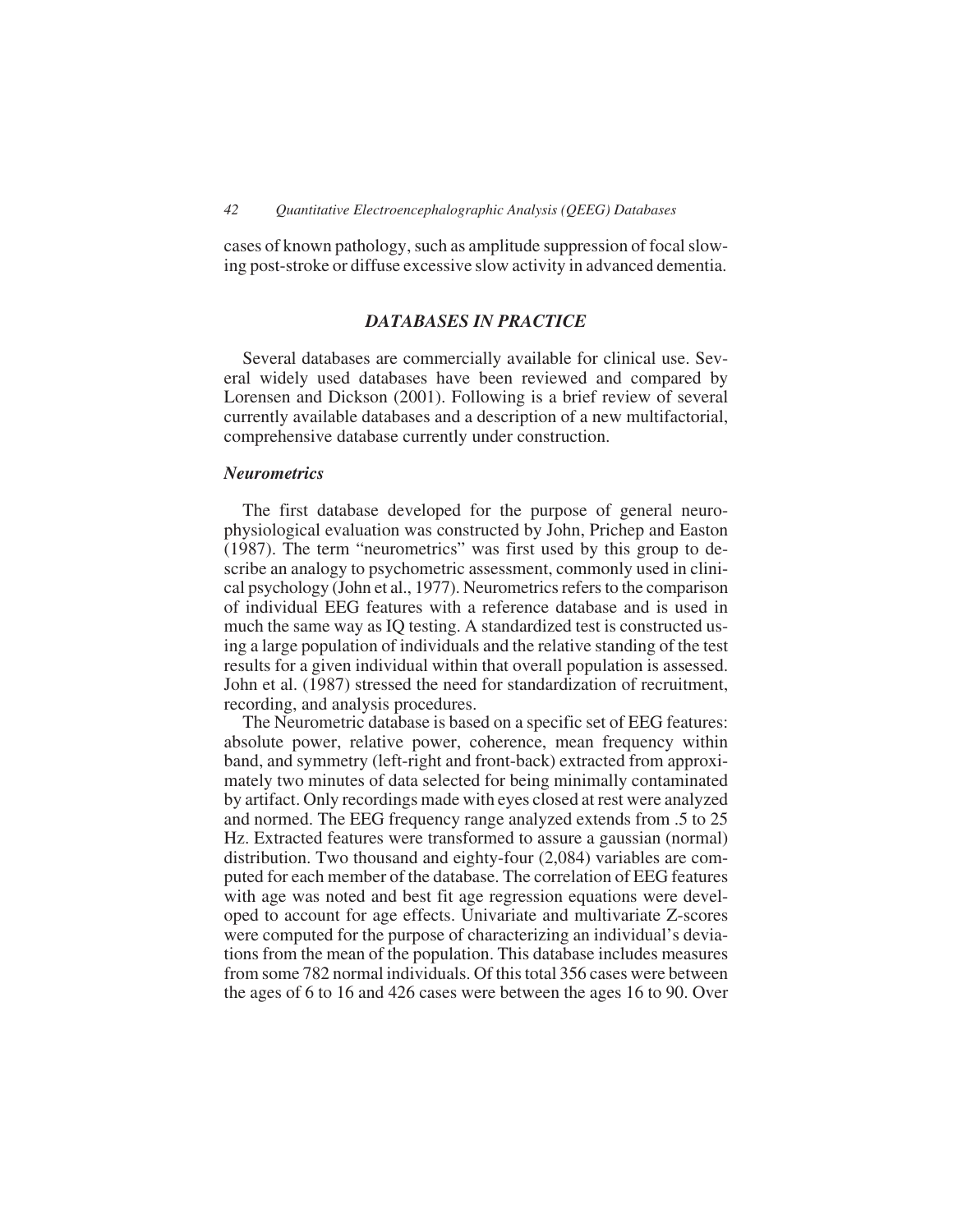4,000 clinical cases were used in the discriminant section of the software.

Individuals selected for inclusion in the Neurometric database were screened by questionnaire to exclude head injury, neurological or psychiatric disease, any history of psychological problems, alcohol or drug abuse, any use of psychotropic medication, and academic or social problems.

One important feature of the Neurometric database is the availability of normed features for specific sequential (bipolar) electrode pairs. This feature allows for at least some assessment of the effects of activity recorded with the linked ear reference.

We have had extensive experience with the Neurometric database and have found it to be useful in both characterizing abnormalities detected by visual inspection, as well as in identifying patterns of deviation which appear to be clinically significant but are not easily detected by inspection of the raw EEG signals. We appreciate that the Neurometric database has received a 510(k) clearance by the FDA (July, 1998, #K974748), indicating that construction of the database has been scrutinized for good manufacturing practices (GMPs). The 510(k) also signifies the legitimacy of marketing claims made concerning the database.

The most significant problem with the Neurometric database is exclusive reliance on banded EEG. Only information about delta, theta, alpha, and low frequency beta bands are available. Findings restricted to narrow frequencies are often seen when data are displayed in single Hz increments but are obscured with the use of the relatively wide bands as normed in the Neurometric database.

# *Thatcher Lifespan Normative EEG Database (LSNDB/NeuroGuide)*

The database developed by Robert W. Thatcher has been described in detail (Thatcher, 1998). Subsequently, during 1999-2000 new analyses presented under the commercial name "NeuroGuide" were completed (see *www.appliedneuroscience.com*). The lifespan database was reconstructed starting with the same raw digital EEG values from the same normal subjects. This database now contains information from 625 individuals, covering the age range two months to 82.6 years. More advanced methods were used to compute the revised database, including more extensive cross-validation and tests of gaussian distributions for average reference, linked ears, Laplacian, eyes open and eyes closed. The NeuroGuide database has been tested and re-tested and the sensi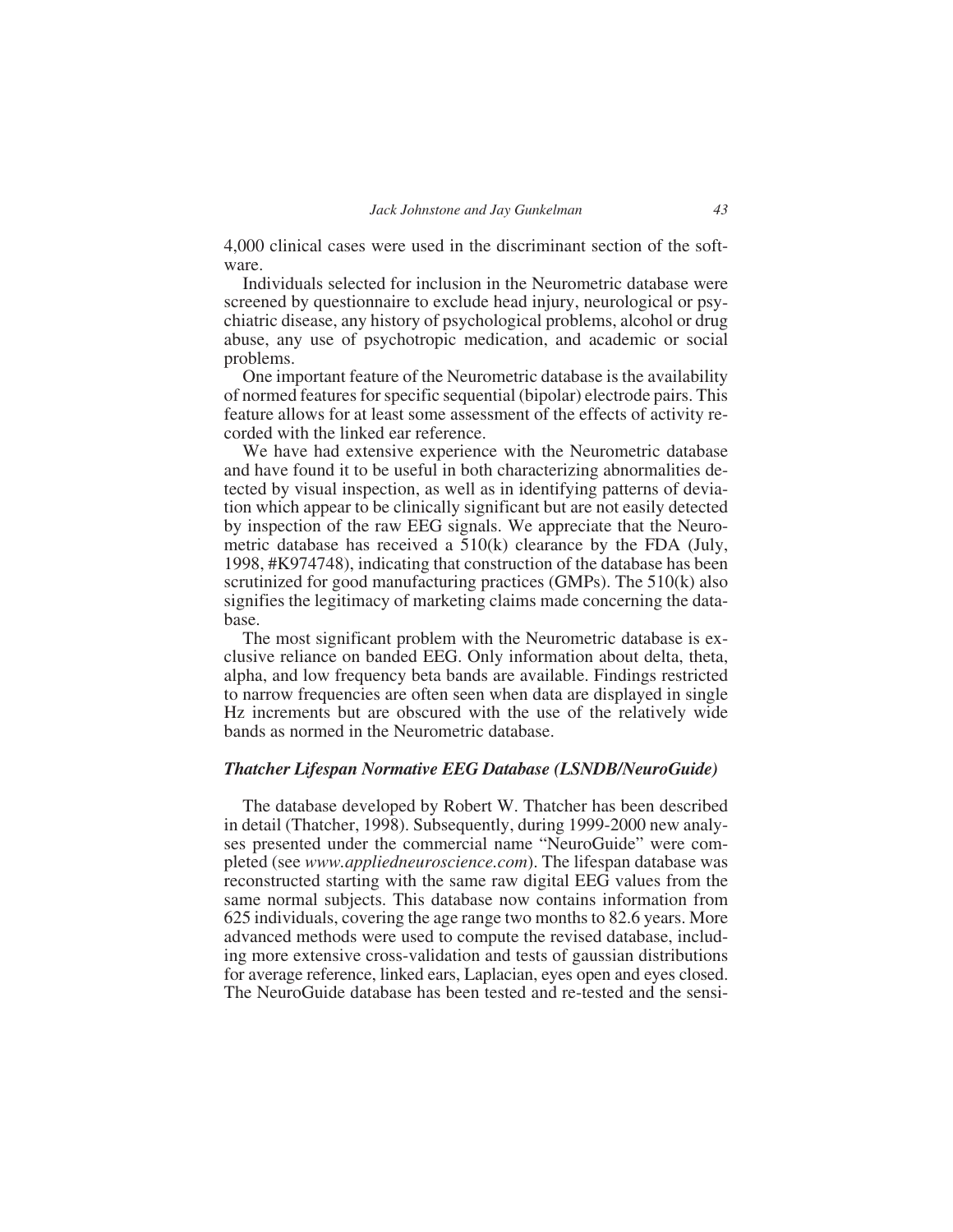tivity of the statistical distributions has been calculated for each montage and condition.

Normalcy was determined by response to a neurological history questionnaire which was given to the child's parents and/or filled out by each subject. IQ and other age appropriate psychometric testing, academic achievement, as well as class room performance as determined by school grades and teacher reports also were used in determining normalcy.

Nine hundred and forty-three (943) variables were computed for each subject including measures of absolute and relative power, coherence, phase, asymmetry, and power ratios. Z-score transforms are available in single Hz bins. Sliding averages were used to compute age-appropriate norms. Results were inspected for gaussian distribution. Recording with task challenges was not performed (for further details see Thatcher, Walker, Biver, North, & Curtin, Sensitivity and cross-validation of a lifespan normative EEG database at: *http://www.appliedneuroscience. com/LSNDBWEB.htm*).

NeuroGuide was considered to not require FDA 510(k) clearance, based on both the non-medical nature of the intended use and the fact that databases are considered tables of numbers involving library functions. Overall, the construction and composition of this database are relatively well documented.

#### *Sterman-Kaiser (SKIL) Database*

The SKIL database currently includes 135 adults ranging from 18 to 55 years old (see Sterman & Kaiser, 2001, Appendix: Adult Database Description, available at: *http://www.skiltopo.com/manual.htm*). No normative information is currently available for children or young adults, although data is being collected to cover the younger ages. SKIL does not consider age as a factor in computing Z-score deviations. The reference population is comprised of students and laboratory personnel (50%), volunteers recruited from the community (25%), and U.S. Air Force personnel (25%). Screening was based on questionnaires regarding medical history, drug use, and recent life events.

The SKIL database incorporates recordings at rest (eyes closed and open) and during task challenges involving audio-visual information processing and visual-spatial tracking. A correction for the time of day of recording is available which is based on combined cross-sectional and longitudinal data rather than the preferred method of tracking within-subject changes over time.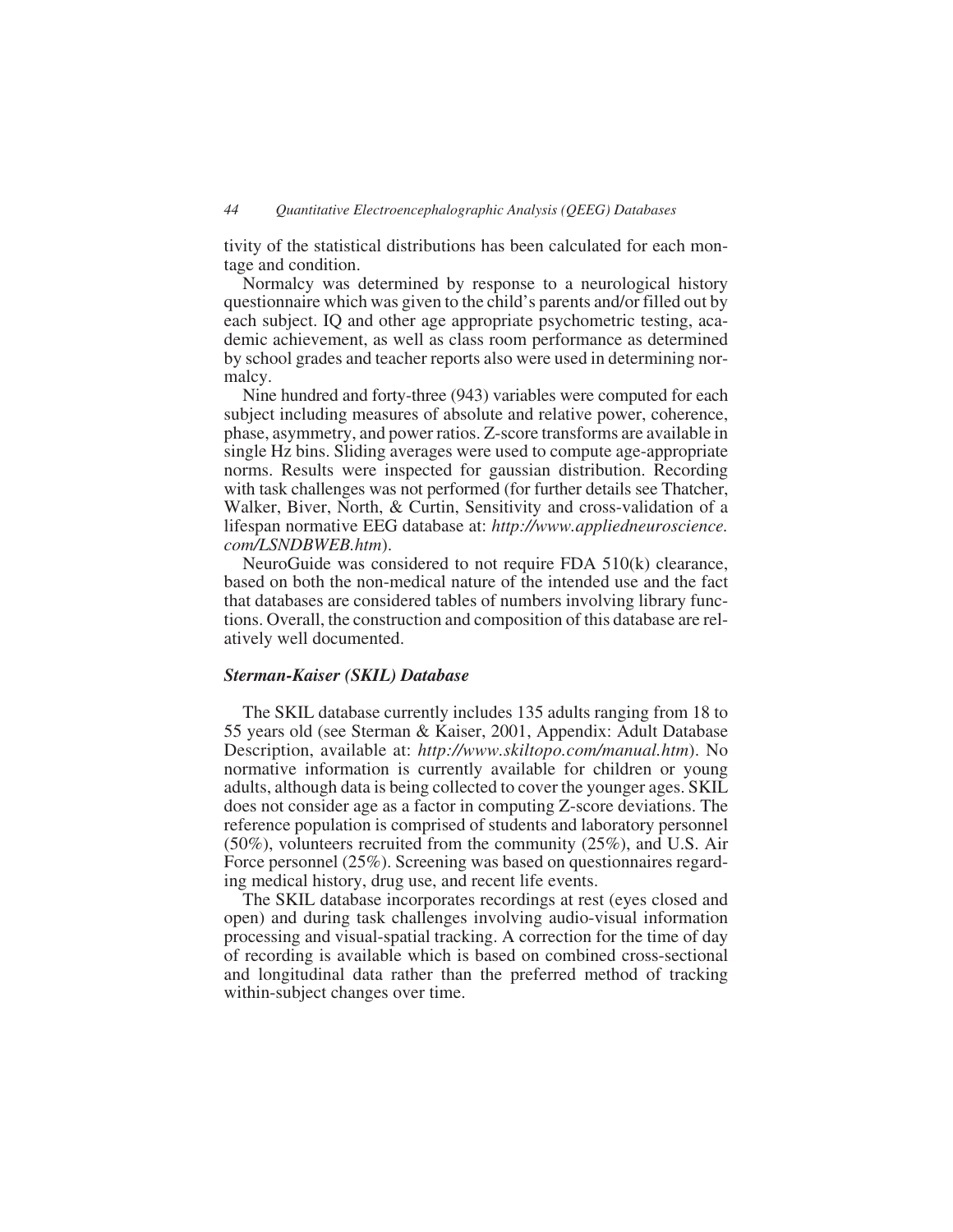The SKIL database covers a restricted range of frequencies, from 2 to 25 Hz. This method deletes significant slow and fast frequency data which may be of clinical importance. However, the database does have the advantage of providing norms for each single Hz increment over this frequency range. The SKIL database relies exclusively on the linked ear reference. The SKIL analysis has not received FDA 510(k) clearance and is labeled as not intended for medical use.

The SKIL database does not have a measure of EEG coherence but rather includes a similarity measure termed comodulation, which is quite like coherence but does not yield a measure of phase. Comodulation is essentially the correlation of the spectrum for two recording electrodes over time using a sliding one second data window moved in 250 millisecond increments. Although this effectively deals with windowing issues, it also is clear that the degree of correlation between electrode sites is not computed on independent, but rather overlapping, spectral analyses.

Since the SKIL database relies exclusively on the linked ear reference, the comodulation similarity measure is strongly influenced by the fact that both sites are connected to a common source (for a review of problems with a common reference when using similarity measures see Fein, Raz, Brown, & Merrin, 1988). Nevertheless, the comodulation metric is currently being explored for possible clinical utility.

As discussed previously, there must be a balance between the number of individuals in a database and the number of variables used in assessment to account for multiple statistical tests. The SKIL database has the advantage of a large number of features (e.g., multiple conditions, single Hz bins) but has the disadvantage of a relatively small number of individuals represented in the database. This tends to increase the number of false positive findings. A solution to the problem of false positive results is to replicate findings on independent samples of data from the individual patient.

#### *The International Brain Database*

One of the most exciting developments involving qEEG database construction is the development of the first standardized International Brain Database. It overcomes the ubiquitous problems about databases that Chicurel (2000) summarized–namely that ". . . technical problems are huge, and reaching a consensus on what to archive won't be easy." A consortium of leading neuroscientists were consulted to resolve an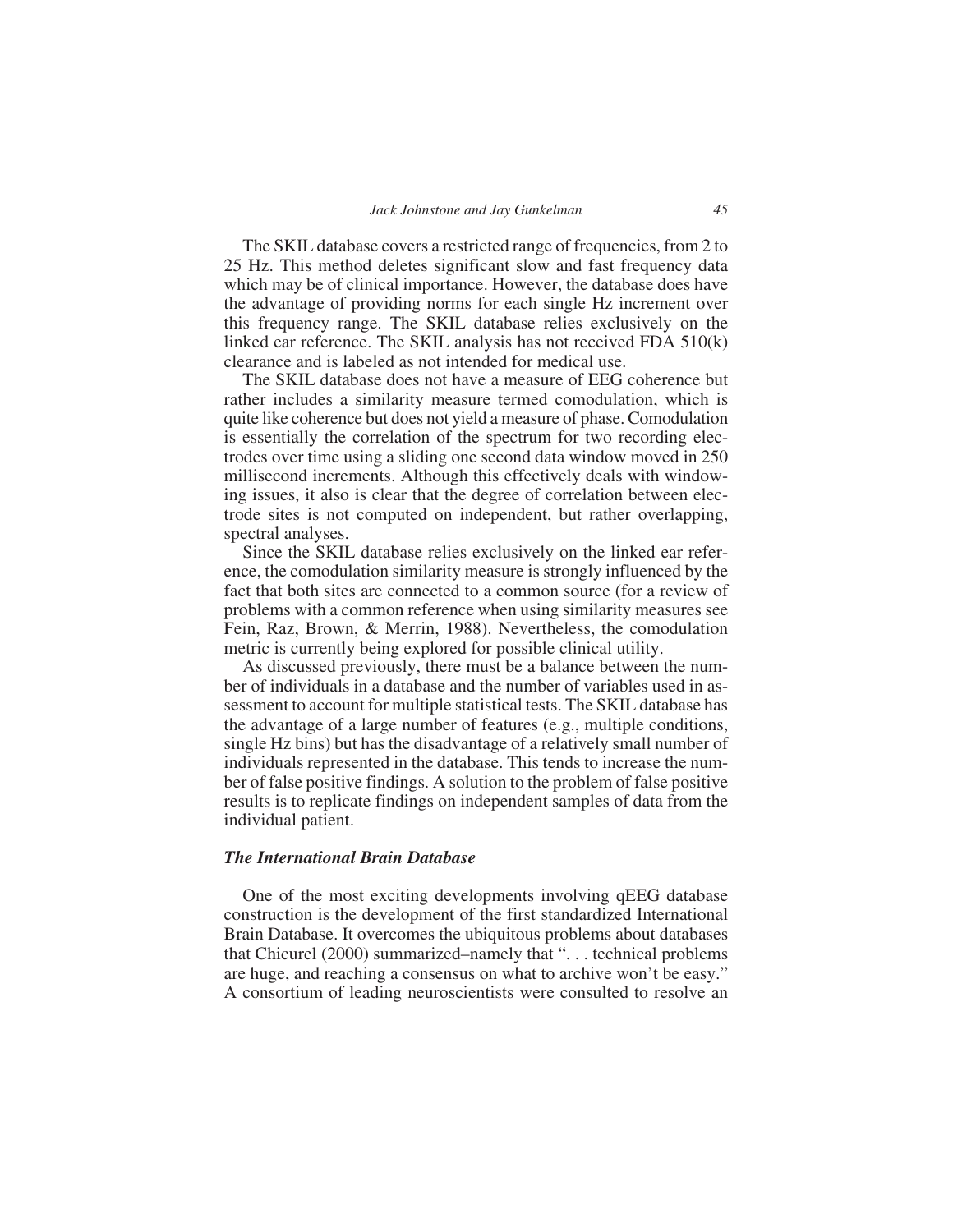optimal choice of tests that tap the brain's major networks and processes in the shortest amount of time. Six sites have been set up with identical equipment and software (New York, Rhode Island, London, Holland, Adelaide, and Sydney) under the auspices of a publicly listed company (The Brain Resource Company–*www.brainresource.com*), with new sites to be added progressively.

Hundreds of normative subjects have been acquired and the assessment of clinical patient groups has also recently begun. One thousand (1,000) normal controls and 1,000 patients (across the age spectrum) will be collected in the first phase.

A key dimension of this initiative (in addition to the database) is new and sophisticated analyses of EEG, ERP and autonomic activity (heart rate and electrodermal activity which are collected at the same time as the EEG/ERP). This allows not only the evaluation of state (arousal) versus trait effects, but in addition, a numerical simulation of the brain allows interpretation of EEGs according to fundamental whole brain physiological principles (in addition to simply quantifying frequency power).

Another of the most interesting new analysis methods is of 40 Hz activity (Gamma synchrony). Gamma synchrony related to cognitive processing has been observed even up to the whole brain level, and with widely separated EEG electrodes (e.g., between hemispheres). It seems, therefore, that synchrony may be an important coding mechanism across multiple scales of brain organization.

This International Brain Database involves data collection not only of EEG/ERP/autonomic in a battery of psychophysiological activation tasks, but also a comprehensive psychological test battery undertaken using a touch-screen monitor. The individual tests are listed below:

# *Psychological Test Battery*

- Choice reaction time (speed of motor performance)
- Timing test (capacity to assess time)
- Digit span (short term memory).
- Memory Recall Test (12 words repeated 5 times with a matched distracter list after trial 4)
- Spot The Word Test (word:non-word index of IQ)
- Span of Visual Memory Test (4-second delay test of spatial short term spatial memory)
- Word Generation Test (verbal fluency test)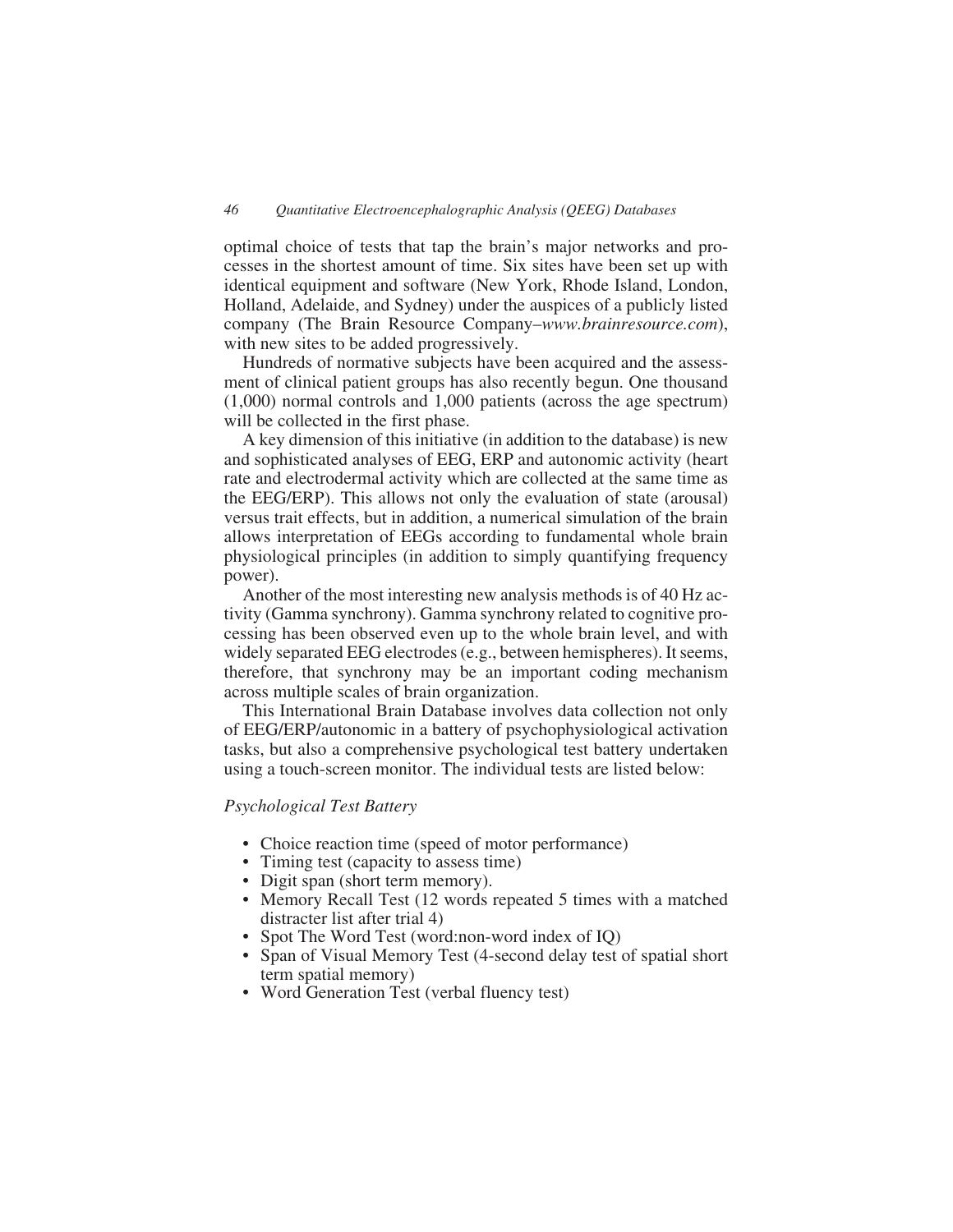#### *Jack Johnstone and Jay Gunkelman 47*

- Malingering Test (number recognition malingering test)
- Verbal Interference Test (test of inhibitory function)
- Switching of Attention (alternation between numbers and letters)

# *Psychophysiology Paradigms (NeuroScan Nuamps 40 channel/Grass electrodermal)*

- Startle paradigm (fight and flight reflex)
- Go-NoGO (inhibition)
- Resting EEG (cortical stability)
- Visual tracking task (automatic tracking)
- Habituation paradigm (novelty learning)
- Auditory oddball (efficiency of target processing)
- Visual oddball (visual novelty target processing)
- Conscious and subconscious processing of facial emotions
- Visual working memory task (memory and sustained attention)
- Executive maze task (planning and error correction)

Specific event related potential measures, including P300 will be obtained. Structural and functional MRI will also be obtained for many selected individuals. Further, genetic information will be systematically collected for comparison to neuroanatomical, neurophysiological, and psychometric measures. The goal is to construct a database which can be used to integrate information directly across a variety of indices of brain structure and function.

### *Others*

Other databases are also under development, including one using advanced EEG tomographic analysis called Low Resolution Electromagnetic Tomography (LORETA). The NovaTech EEG database currently has 84 cases and is actively adding cases. This EEG imaging technology allows for a tomographic representation of EEG sources in 3-dimensional space (see *www.NovaTechEEG.com*). This database will be useful not only in identifying deviations but approximating the location of the brain regions involved.

Hudspeth offers the NeuroRep AQR (Adult QEEG Reference Database; see *www.neurorep.com*). One of the most useful features of Hudspeth's work is the emphasis on *reliability* of measures obtained from individual patients, and the importance of EEG variability over time as a clinical index. EEG data are available for both eyes open and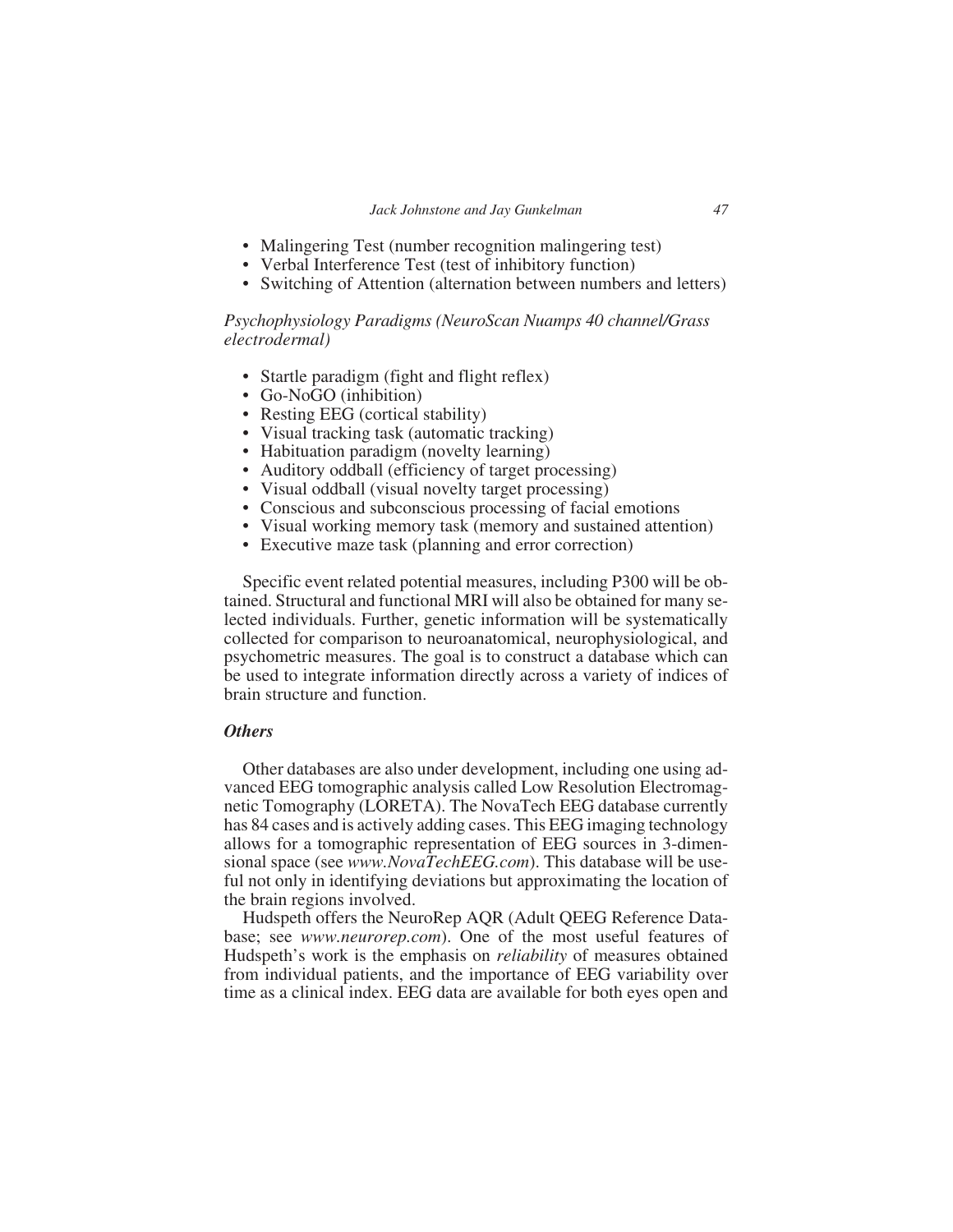closed conditions. The database includes measures of absolute and relative power for 19 scalp electrodes, and all combinations ( $N = 171$ ) of pair wise electrode comparisons for coherence, phase, asymmetry and correlation indices. High quality graphic representations of raw data and database comparisons also are included.

The total number of individuals in the AQR is now rather small  $(< 50$ ) but additional data is being collected. Largely because of Hudspeth's extensive experience with Neurometric analysis and EEG data handling, this method can be expected to develop into an increasingly useful clinical product over time. Hudspeth (personal communication, September 14, 2002) also has presented new materials on individual patient assessment without using a database.

Frank H. Duffy, inventor and promoter of brain electrical activity mapping (BEAM; see Duffy et al., 1979), also has constructed an EEG database. This database includes both eyes-closed and eyes-open conditions, and spans a wide age range, including both children and adults. EEG data are available for 19 electrodes, and auditory and visual evoked potential measures also are included. This database was previously used in several commercial neurodiagnostic instruments (Nicolet, QSI) but to our knowledge, is not currently commercially available.

#### *Comparison of Databases*

Since QEEG databases are based on different inclusion criteria, recording methods and statistical analysis techniques, it is apparent that comparing a patient to multiple databases will likely yield different patterns of deviations. Comparing an individual to different databases confounds patient characterization with differences among the databases themselves. Therefore, we do not recommend using multiple databases in the characterization of individual patients, but rather the selection of a database that best suits the individual case.

# *DISCRIMINANT ANALYSIS*

Both John's Neurometric analyses and Thatcher's LSNDB/Neuro-Guide include the use of discriminant analysis and clinically defined databases. The discriminant analysis is a statistical technique based on the general linear model which is used to select and weight specific variables recorded from an individual. The linear combination of these variables may be optimized so that individual patient scores are generated which correctly categorize the patient as a member of their known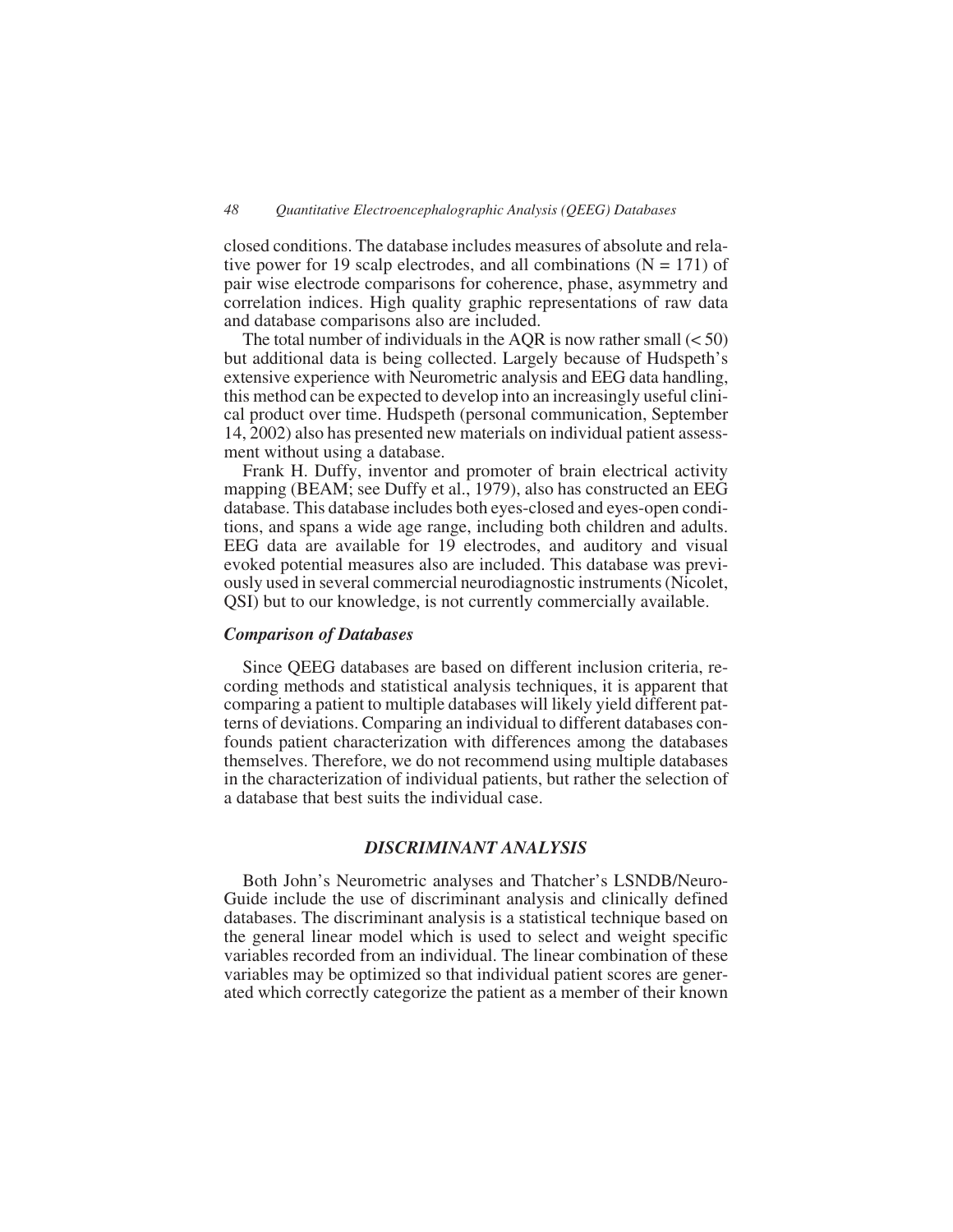clinical group. When a rule is developed that successfully categorizes patients into their correct group with a high degree of accuracy, the rule is then applied to unknown individuals to see if they fit in a specific group. Neurometric analysis includes discriminant analyses for overall abnormality, learning disability, attentional disorders, alcohol abuse/ addiction, schizophrenia, depression, dementia, and head injury. However, as John has pointed out, the discriminants should only be used with individuals who have known histories of the disorders being classified. It is not legitimate to run a patient through all the discriminants to see which one "hits" and then use the hit as a diagnosis. The Thatcher LSNDB has discriminant analyses available for head injury evaluation and learning disability/hyperactivity.

There are several important issues in the use of discriminant analysis (Duffy et al., 1994). First, the discriminant attempts to classify behavioral disorders based on EEG features. It is well established that a variety of underlying patterns may be seen in seemingly homogeneous behavior disorders. Suffin and Emery (1995) have clearly demonstrated subgroups of neurometric patterns in two groups of patients with either affective or attentional disorders. Seeking invariant neurophysiological markers that are pathognomonic of complex behavioral disorders is difficult at best. If one is attempting to diagnose a learning disorder such as dyslexia, it would seem important to administer reading tests, not perform EEG discriminant analysis.

Secondly, since discriminant analyses rely on optimizing techniques, it is important to assure that a rule developed on a training set of data applies to a similarly defined test set. Without independent cross validation it is not possible to use a rule on a given individual. Even though replication by jackknifing (leave-one-out and repeat the analysis iteratively) procedures appear successful at identifying internal validity and consistency, discriminants may not yield information valuable to the treating clinician, or hold any external validity. Reports of success of discriminants often exceed 90% classification accuracy, but when used in patients with real-life comorbidities and polypharmacy, or excessive drowsiness, the techniques cannot be legitimately applied.

Further, most discriminants have been most extensively implemented as two-way classifiers. For example, a depression discriminant can only yield information on whether a patient has depression. It does not suggest that the patient is alcoholic or head injured. For these reasons, despite the apparent accuracy and reliability of certain discriminants, the discriminant analysis method has not been widely adopted in clinical practice.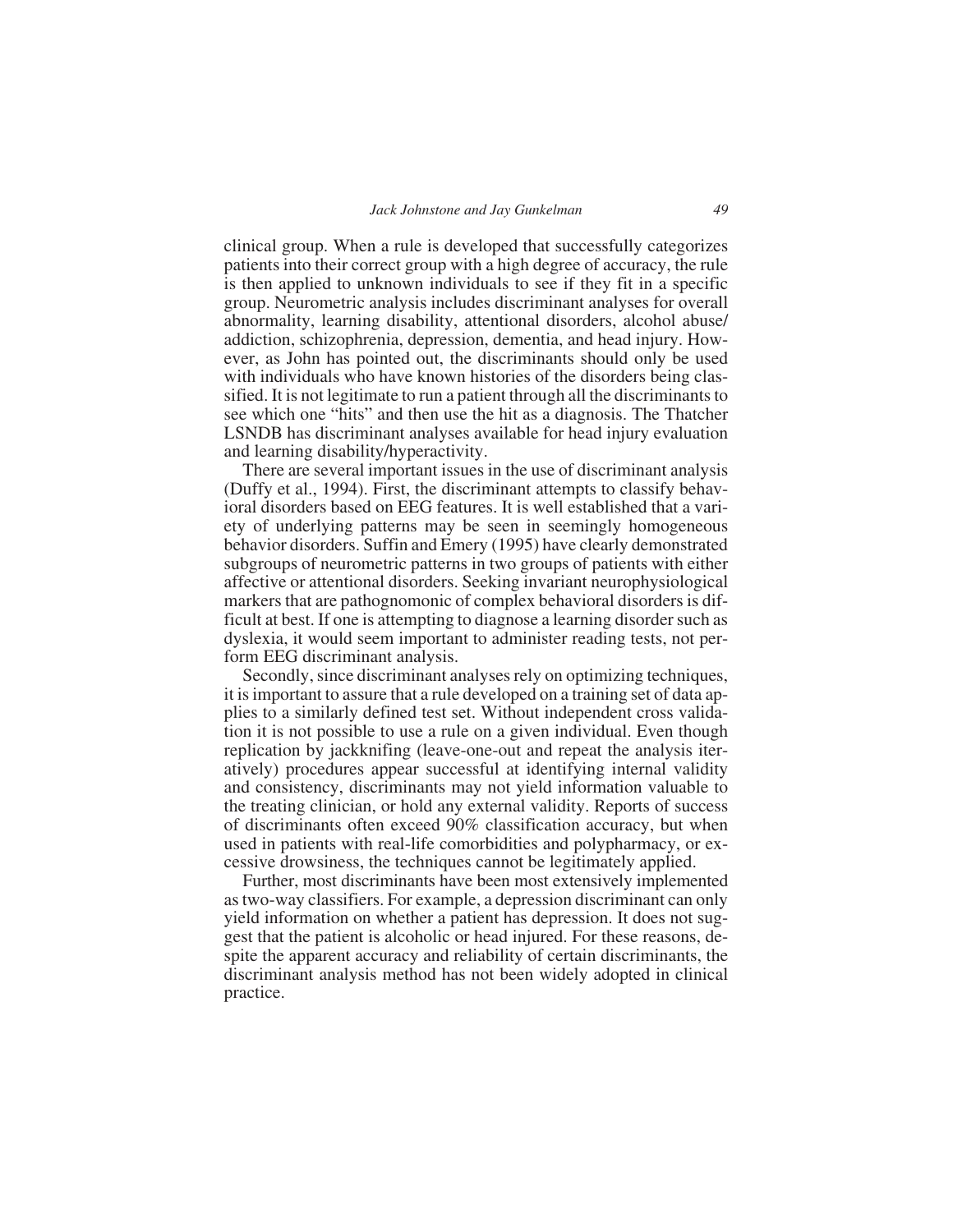# *CONCLUSIONS*

This brief review has considered some of the important issues in construction and use of normative EEG databases, including operationalizing the concept of normalcy. Methods for recording and analysis constrain the conclusions that can be made using database comparisons. If filters are set to pass only a relatively narrow range of EEG frequencies, no statements can be made about the frequencies filtered out and lost to subsequent analyses. If broad bands are used, important deviations appearing at single frequencies or a restricted range of frequencies will be missed.

A critical concern is the number of variables in a database relative to the number of cases along with the problem of multiple statistical testing. Most databases contain an unfavorable variables/cases ratio and replication of findings should be strongly encouraged in order to limit false positive results. As databases grow to incorporate more recording electrodes, frequency bands, and task conditions the problem of false positive findings is more relevant.

The importance of the recording electrode and the need for remontaging norms has been emphasized. The linked ear reference is a particularly poor choice of references since it can be both active and asymmetric, yet historically it has been the default reference for most databases. Use of multiple references is suggested to minimize the bias inherent in use of a single reference point.

A brief review of the characteristics of several major databases is presented. Each has advantages and disadvantages but newer databases will exploit new technological developments and increasing sophistication in statistical analysis of EEG data. Implementing new measures such as variability over time and extraction of features such as event-related desynchronization (see Pfurtscheller, Maresch, & Schuy, 1985) and gamma synchrony (Rennie, Wright, & Robinson, 2000) are likely to have important clinical impact. Caution is urged in the use of automated classification by discriminant analysis.

#### **REFERENCES**

Ahn, H., Prichep, L. S., John, E. R., Baird, H., Trepetin, M., & Kaye, H. (1980). Developmental equations reflect brain dysfunctions. *Science*, *210*, 1259-1261.

Chicurel, M. (2000). Databasing the brain. *Nature*, *406*, 822-825.

Donchin, E. (1987). The P300 as a metric for mental workload. *Electroencephalography and Clinical Neurophysiology*, *39* (Suppl.), 338-343.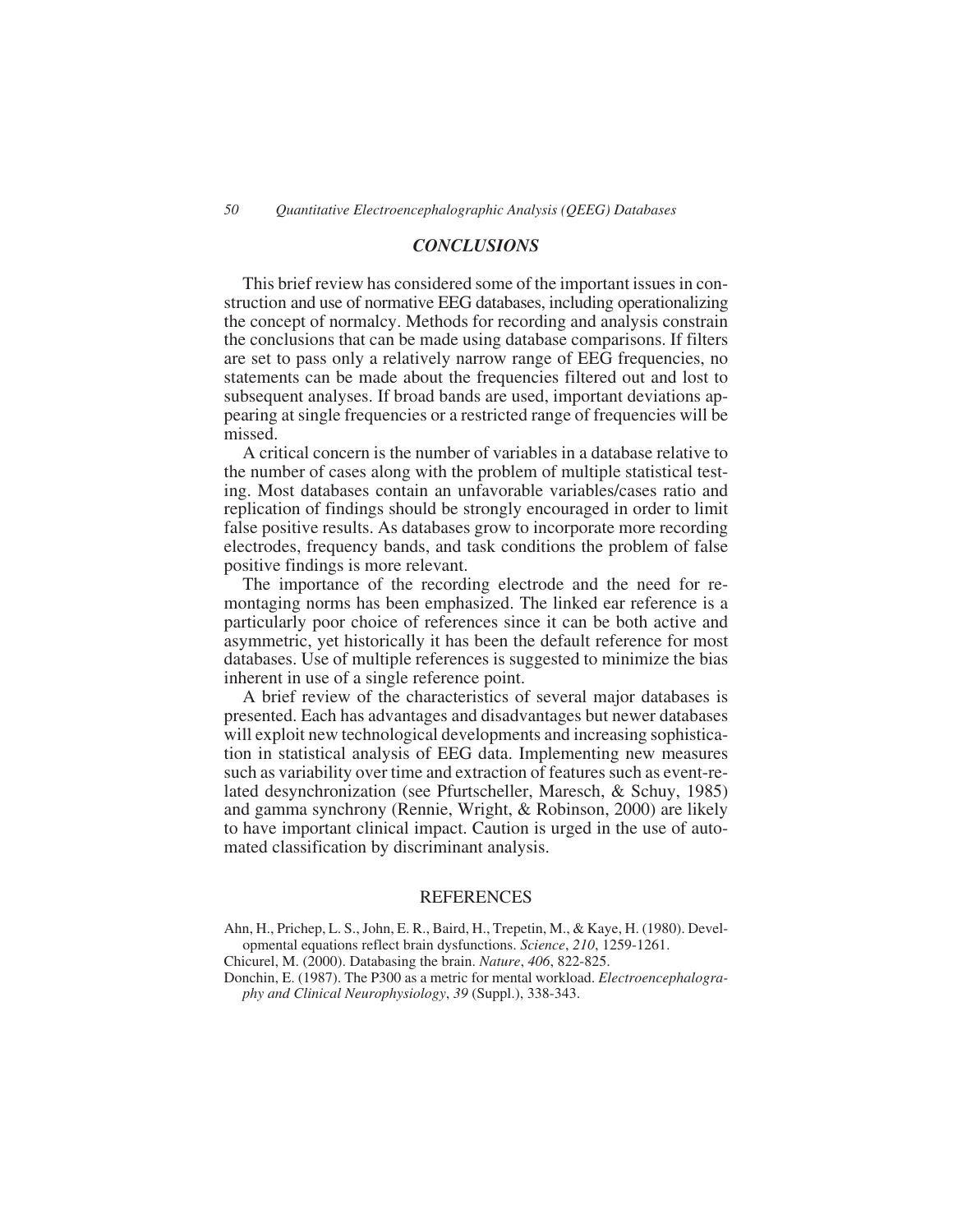- Duffy, F. H., Burchfiel, J. L., & Lombroso, C. T. (1979). Brain electrical activity mapping (BEAM): A method for extending the clinical utility of EEG and evoked potential data. *Annals of Neurology*, *5* (4), 309-321.
- Duffy, F. H., Hughes, J. R., Miranda, F., Bernad, P., & Cook, P. (1994). Status of quantitative EEG (QEEG) in clinical practice. *Clinical Electroencephalography*, *25* (4), VI-XXII.
- Fein, G., Raz, J., Brown F. F., & Merrin, E. L. (1988). Common reference coherence data are confounded by power and phase effects. *Electroencephalography and Clinical Neurophysiology*, *69* (6), 581-584.
- Gunkelman, J. (2000). Hjorth referencing in QEEG. *Journal of Neurotherapy*, *4* (1), 57-62.
- Hammond, D. C., & Gunkelman, J. (2001). *The art of artifacting*. Salt Lake City, Utah: Society for Neuronal Regulation (see *www.snr-jnt.org*).
- John, E. R., Karmel, B. Z., Corning, W. C., Easton, P., Brown, D., Ahn, H. et al. 1977. Neurometrics: Numerical taxonomy identifies different profiles of brain functions within groups of behaviorally similar people. *Science*, *196*, 1393-1410.
- John, E. R., Prichep, L., Ahn, H., Easton, P., Fridman, J., & Kaye, H. (1983). Neurometric evaluation of cognitive dysfunctions and neurological disorders in children. *Progress in Neurobiology*, *21* (4), 239-290.
- John, E. R., Prichep, L. S., & Easton, P. (1987). Normative data banks and neurometrics. Basic concepts, methods, results of norm construction. In A. S. Gevins & A. Remond (Eds.), *Methods of analysis of brain electrical and magnetic signals* (pp. 449-495). Amsterdam: Elsevier.
- Johnstone, J. (2002). Bispectral analysis of the EEG: A brief technical note. *Journal of Neurotherapy*, *6* (3), 77-81.
- Lorensen, T., & Dickson, P. (2002). Quantitative EEG normative databases: A comparative investigation [Abstract]. *Journal of Neurotherapy*, *6* (1), 89-90.
- Misulis, K. E., & Fakhoury, T. (2001). *Spehlmann's evoked potential primer* (3rd ed.). Philadelphia: Elsevier (Butterworth-Heinemann).
- Niedermeyer, E., & Lopes da Silva, F. (Eds.). (1999). *Electroencephalography: Basic principles*, *clinical applications, and related fields* (4th ed.). Baltimore: Lippincott, Williams & Wilkins.
- Pfurtscheller, G., Maresch, H., & Schuy, S. (1985). ERD (event-related desynchronization) mapping: A new procedure for functional brain diagnosis. *Biomedical Technology (Berlin)*, *3* (1-2), 2-6.
- Rennie C. J., Wright, J. J., & Robinson P. A. (2000). Mechanisms of cortical electrical activation and emergence of gamma rhythm. *Journal of Theoretical Biology*, *205* (1), 17-35.
- Scherg, M., Ille, N., Bornfleth, H., & Berg, P. (2002). Advanced tools for digital EEG review: Virtual source montages, whole-head mapping, correlation, and phase analysis. *Journal of Clinical Neurophysiology*, *19* (2), 91-112.
- Sigl J. C., & Chamoun N. C. (1994). An introduction to bispectral analysis for the EEG. *Journal of Clinical Monitoring*, *10*, 392-404.
- Sterman, M. B., & Kaiser, D. (2001). Comodulation: A new qEEG analysis metric for assessment of structural and functional disorders of the central nervous system. *Journal of Neurotherapy*, *4* (3), 73-83.